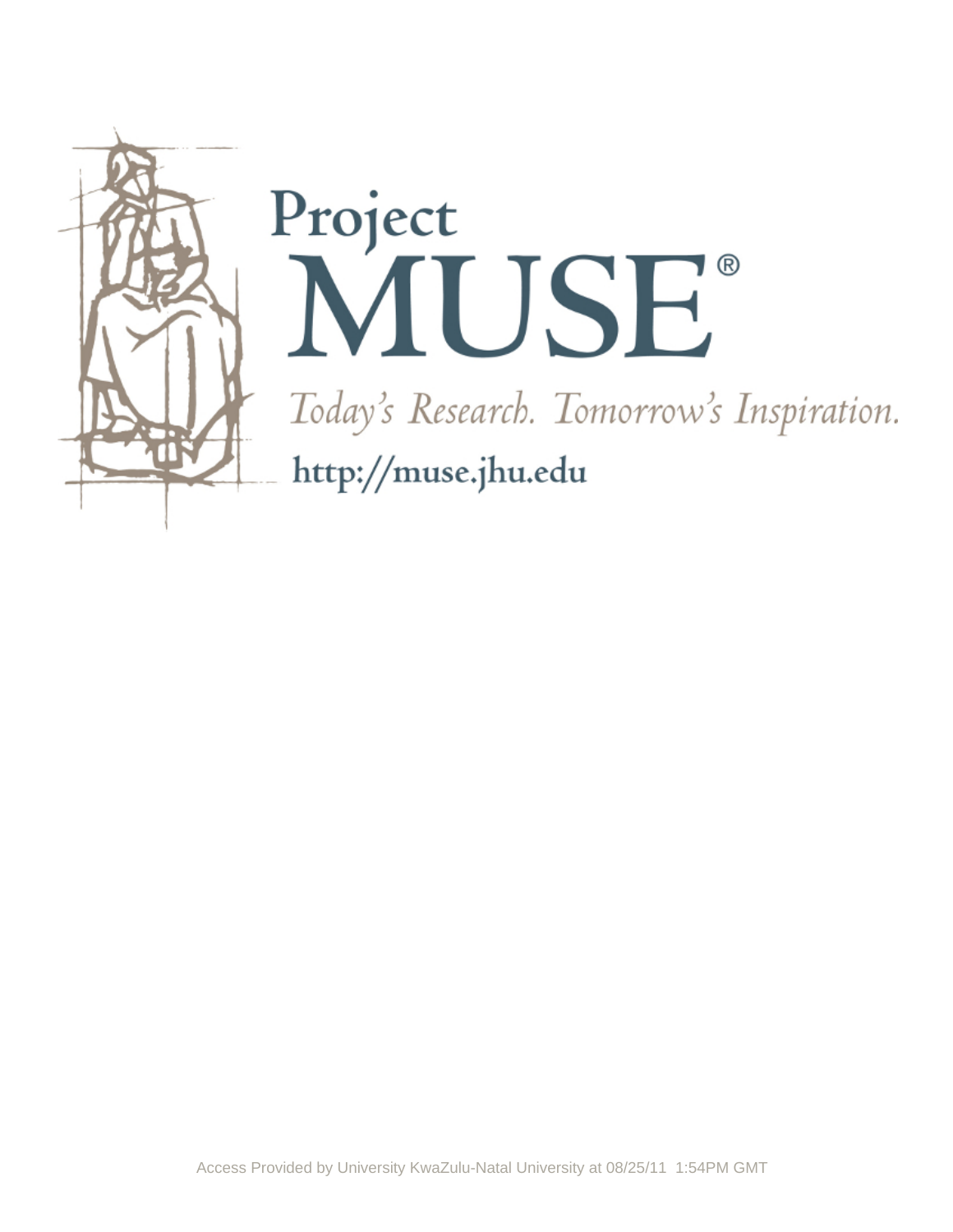# Article

# Differing interpretations of reconciliation in South Africa: a discussion of the home for all  $campa$ <sub>ign</sub><sup>1</sup>

Sally Matthews s.matthews@ru.ac.za

#### **Abstract**

The theme of reconciliation remains an important one in South African politics. The issue of reconciliation was recently highlighted by South African Human Rights Commission chairperson, Jody Kollapen. According to Kollapen, in South Africa we have a problematic narrow interpretation of reconciliation, one that presents reconciliation and transformation as being in opposition to one another. This paper explores some of the debates about reconciliation as a process and then relates these to the Home for All Campaign. This Campaign was aimed at encouraging white South Africans to acknowledge the injustices of the past and to commit themselves to healing divisions and reducing inequalities in contemporary South Africa. It conceived of reconciliation as a process in which the onus is on white South Africans to take the initiative in reconciling with black South Africans. The Campaign received much publicity and provoked debate but never managed to gain the support of a significant number of white South Africans. In this paper, I explore the reasons for the Campaign's failure to meet all of its objectives, relating this to contemporary South African discourse on reconciliation. I argue that the Campaign's interpretation of reconciliation was valuable and necessary and that it remains imperative in South Africa that white South Africans critically reflect upon past and present privileges and take the initiative in processes of inter-racial reconciliation.

More than fifteen years after the end of apartheid the topic of post-apartheid inter-racial reconciliation in South Africa remains pertinent. In 2008 this issue came to the fore again when a controversial racist video made by students at the Reitz residence of the University of the Free State (UFS) came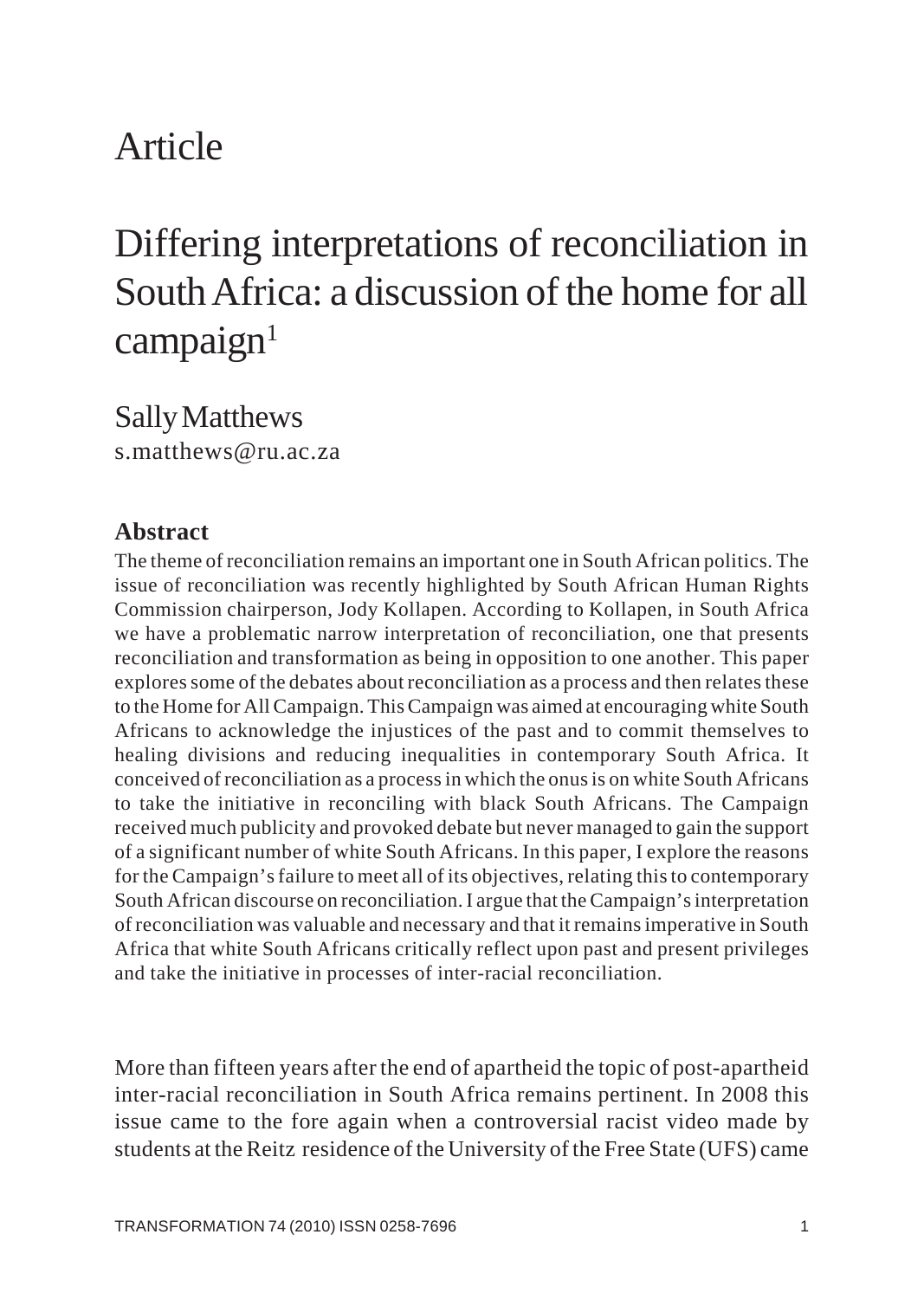to light.<sup>2</sup> At around the same time that this video and its implications were being discussed, South African Human Rights Commission (SAHRC) chairperson, Jody Kollapen, attracted some attention for having said that the reconciliation process in South Africa had taken place 'at the expense of transformation' (SAPA 2008a). He argued that reconciliation had been overemphasised during the early post-apartheid years and that South Africa's Truth and Reconciliation Commission (TRC) had focused too much on the 'excesses' of apartheid, failing to begin a conversation between ordinary South Africans (SAPA2008b). Kollapen commended the Australian prime minister, Kevin Rudd, for his apology to aboriginal Australians and suggested that something similar was needed in South Africa. In response to widespread criticism of his comments, the SAHRC issued a statement clarifying what Kollapen had meant (SAHRC 2008). In this statement, the SAHRC indicated that Kollapen does not believe that reconciliation and transformation are *necessarily* in tension – indeed, they ought to be 'complementary imperatives'; however, he believes that a particular narrow interpretation of reconciliation has taken root in some communities and that it is this narrow interpretation which is an obstacle to transformation. While reconciliation properly understood 'would not only include apologizing for the past but also committing to making good the ills of the past', Kollapen believes that many white South Africans favour an interpretation which is in tension with transformation and which requires little from white South Africans. It is this interpretation that Kollapen rejects.

The prevailing uses of the term 'reconciliation' by organisations such as the Democratic Alliance and Afriforum seem to confirm Kollapen's sense that many white South Africans adhere to a problematic, narrow conception of reconciliation. However, as will be seen below, some white South Africans have adopted a broader understanding of reconciliation that Kollapen would not consider to be in tension with transformation. In this paper, I discuss the Home for All Campaign and its attempt to mobilise white South Africans to acknowledge the prejudices of the past and to commit themselves to healing divisions and reducing inequalities in South Africa. I contrast the Campaign's approach to reconciliation with that of other organisations representing white South Africans. After outlining the reasons for the ultimate failure of the Campaign, I argue that its broad conception of reconciliation remains relevant in contemporary South Africa.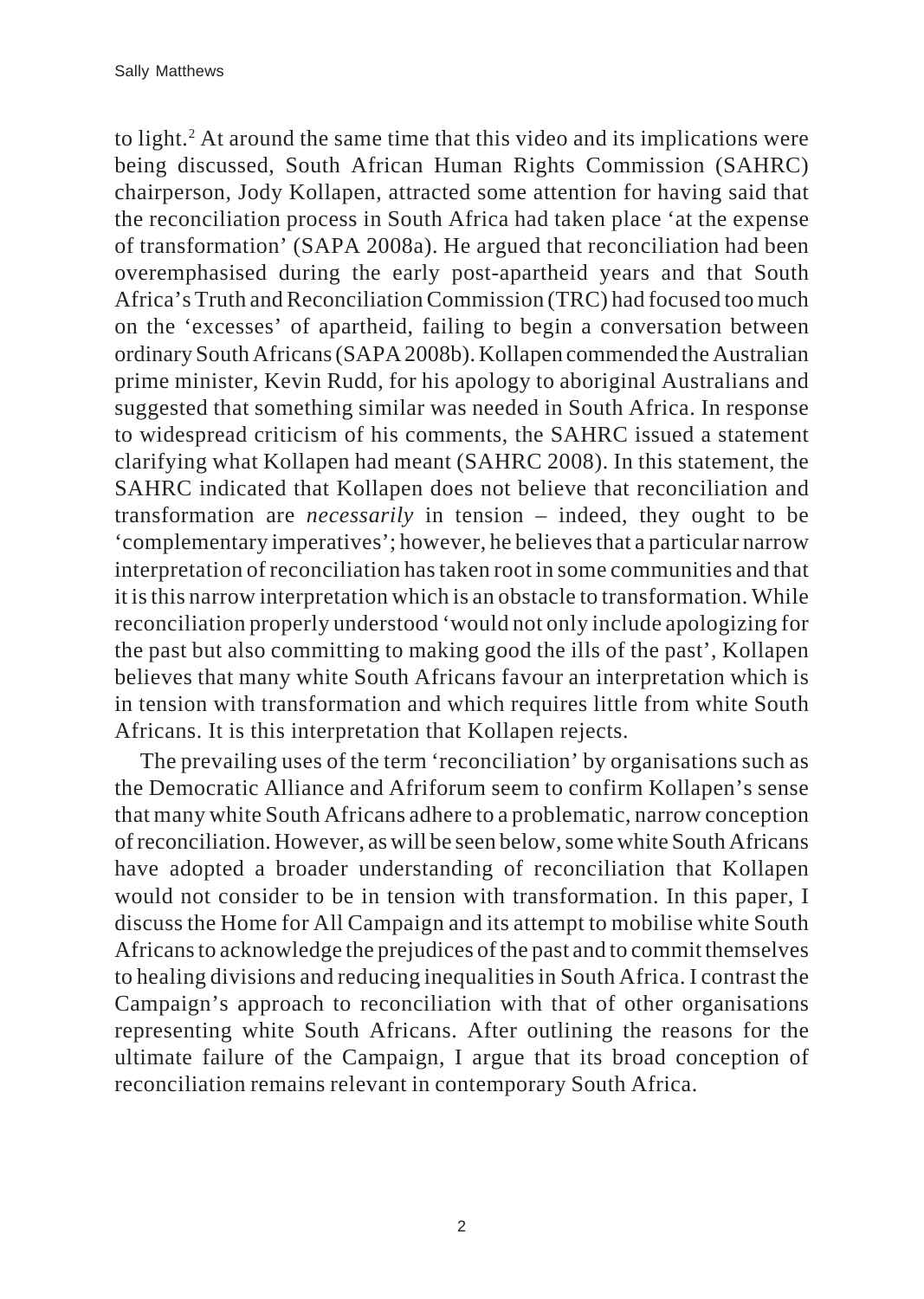#### **Talking about Reconciliation**

Kollapen's discussion of reconciliation brings to mind comments made by Mahmood Mamdani (2000a) in criticism of the Truth and Reconciliation Commission (TRC). Mamdani cautions:

To reflect on the experiences of the TRC is to ponder a harsh truth, that it may be easier to live with yesterday's perpetrators who have lost power than to live with beneficiaries whose gains remain intact. (2000a: 183)

Mamdani contends that the TRC did not adequately facilitate reconciliation between apartheid's beneficiaries and its victims – indeed, he is concerned that it has 'drive[n] a wedge' between them (2000a: 183). His argument is that through focusing on 'individual harm and individual responsibility' (2000a: 180), the TRC exposed and invited reflection upon specific atrocities committed by 'evil operatives', but paid insufficient attention to the way in which apartheid was an evil *system* which enriched some at the expense of others. According to Mamdani, the TRC process did not sufficiently lay the ground for beneficiaries of apartheid to face up to the unearned privilege which apartheid accorded them and to accept that while they may not be responsible for the gross violations committed under apartheid, they do bear moral responsibility to redress its systemic, unjust consequences (2000a: 183). As pessimistic as Mamdani is about the prospects of the TRC bringing about reconciliation, he argues that there is a way out of this predicament:

The solution is to bring to the surface the truth that the TRC is obscuring, that it is important to teach the beneficiaries not only about abuses for which they bear no personal responsibility, but about the structural injustices of apartheid of which they are the direct beneficiaries and for which they bear a direct responsibility to redress. (2000b:19)

I am not primarily concerned here with the fairness of Mamdani's critique of the TRC process. His criticism of the TRC has itself received critical comments (see Nattrass 1999 and Raftopoulos 2006). My interest here, however, is not with the TRC and so I will not engage with debates about its overall value. Rather, I would like to accept at the outset that regardless of how important and valuable the TRC process may have been, there is a need, post-TRC, for something more to be done to secure reconciliation in South Africa. For such reconciliation to take place it is necessary, as Mamdani points out, for beneficiaries of apartheid to recognise the ways in which apartheid accorded them undeserved privileges and to find ways to redress the deep, persistent inequalities which apartheid brought about.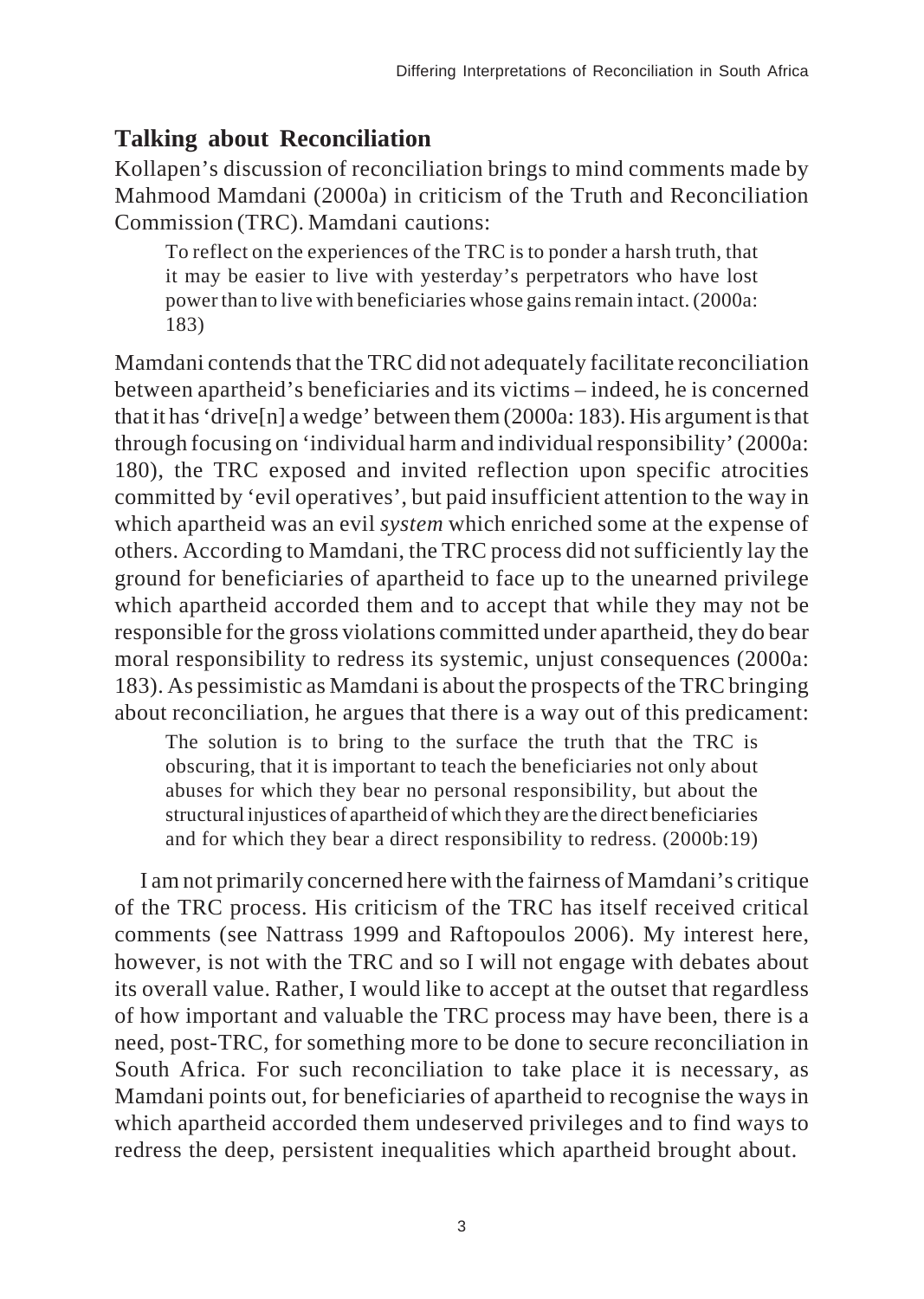Sally Matthews

Since 1994, what seems to be apparent is that some organisations representing white South Africans portray reconciliation in the narrow terms criticised by Kollapen. Reconciliation is portrayed in a way that sets it up in opposition to transformation and that regards any action that alienates significant numbers of white South Africans as being inimical to reconciliation. This is evident in comments made by leaders of the Democratic Alliance, the party supported by the majority of white South Africans. For example, as part of his 2005 Reconciliation Day message, then Democratic Alliance leader, Tony Leon, said that transformation in South Africa had become 'just another form of exclusion' and was 'holding back reconciliation' (Leon 2005). Leon made similar comments in a speech at his KwaZulu-Natal Farewell Function where he reminisced about the 'majestic and graceful period of national reconciliation inaugurated by Nelson Mandela' and described intended street name changes in Durban as being 'the work of a council bent on undoing the careful work of post-democratic reconciliation' (Leon 2007). Commenting on the post-TRC legal process whereby former apartheid operatives are being brought to court, Leon's successor, Helen Zille, used the term 'reconciliation' in a similar way saying that this process 'runs the risk of undoing the process of reconciliation' (quoted in Brown 2007). AfriForum, a civil rights organisation linked to the mainly white trade union Solidarity, made comparable comments in criticism of this process, asking that all political prosecutions be halted 'in the interests of reconciliation' (Van Vuuren 2007).

Examples of this narrow interpretation of reconciliation also emerge in the discourse of the Freedom Front Plus with FF+ councillor Conrad Jansen van Rensberg saying that street name changes in Pretoria would 'eliminate all hope of nation building and reconciliation' (quoted in Hlahla 2007). Similarly, while the FF+ condemned the racist video made by students at the University of the Free State (UFS) Reitz hostel, they failed to view the incident recorded in the video as a threat to reconciliation in South Africa. However, in response to the UFS's decision to close the hostel, the FF+ readily depicted this measure as not being conducive to reconciliation (SAPA 2008c).

A similar interpretation of reconciliation emerges in a speech on forgiveness and reconciliation by former president FW de Klerk (2005). Speaking at the closing ceremony of an Arts and Reconciliation Festival held at the University of Pretoria, De Klerk began by stressing the importance of forgiveness, describing it as necessary in order to 'break the vicious cycle of bitterness, revenge and escalating conflict'. He went on to suggest that in South Africa,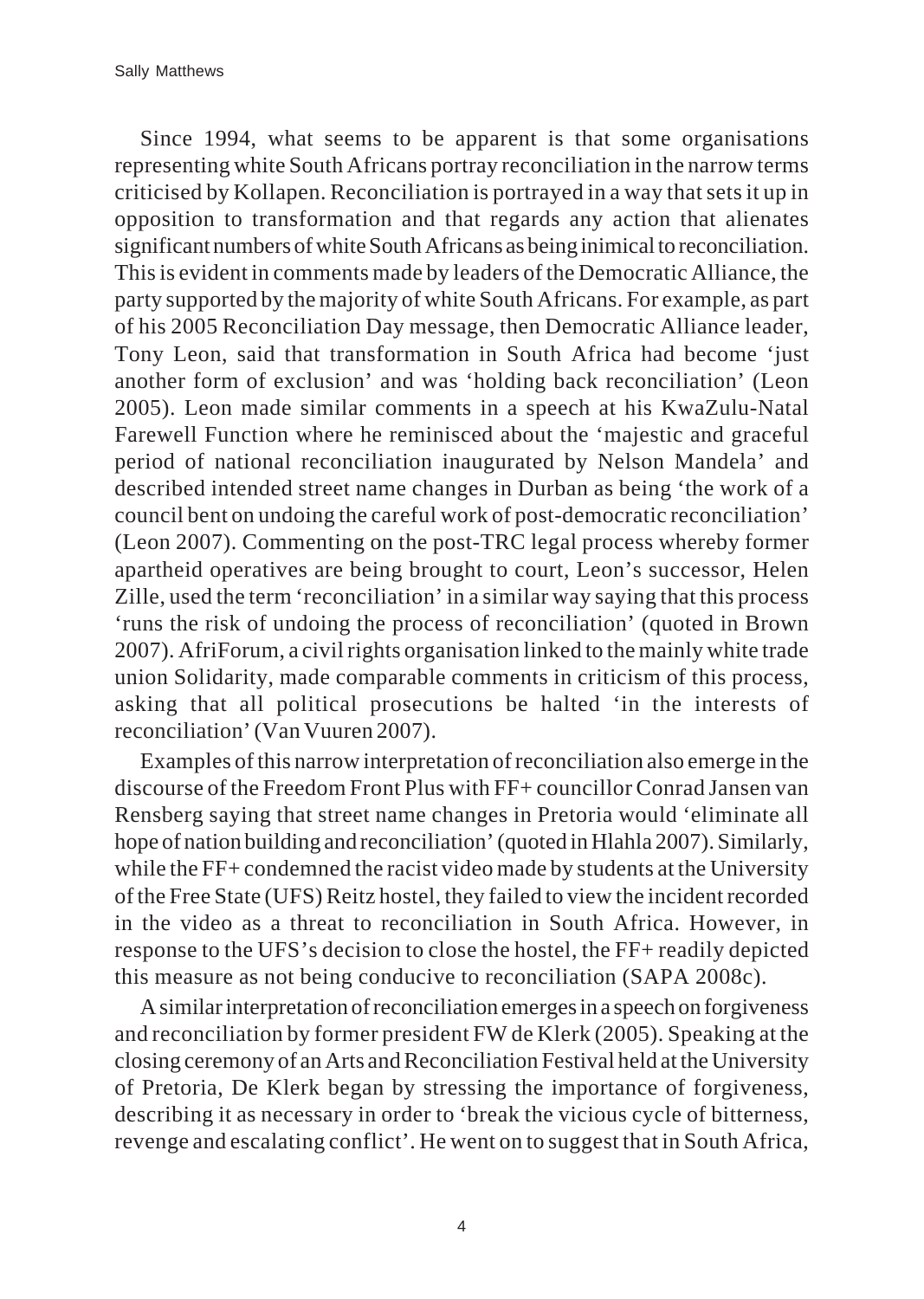forgiveness needs to precede reconciliation – it is 'the beginning of the road to reconciliation'. He then discussed various interpretations of reconciliation, advocating that reconciliation is about putting the past behind us and focusing on a common future. While he acknowledged the importance of taking 'cognisance of our responsibilities, debts and credits', he stressed that in so doing we must avoid 'the kind of reproach or retribution that caused our alienation from one another in the first place'. The sense that one gets in reading his speech is that he believes that inter-racial reconciliation in South Africa will only come about if black South Africans first forgive white South Africans for the injustices of the past and if all involved avoid seeking anything more than minimal redress for these injustices.

It seems, from these few examples, that Kollapen makes an important and insightful point in insisting that many white South Africans interpret reconciliation in a way that conflicts with transformation. The above comments suggest that reconciliation is, or ought to be, a process whereby white South Africans are reassured of their continued (secure, comfortable, relatively privileged) future in South Africa. Mandela is presented as an icon of reconciliation because he went out of his way to reassure white South Africans that the ANC government did not seek revenge and that whites were welcome in the new South Africa.

A recent discussion by Achille Mbembe (2008: 9) supports Kollapen's point. Mbembe stresses that many of the 'former beneficiaries of past racial atrocities' assume that reconciliation means 'blacks should forget about South Africa's fractured past and move on'. He maintains that many whites have 'retreated to a comfortable position of personal nonculpability' and are unwilling to acknowledge and let go of their racially-rooted privilege.

The narrow interpretation of reconciliation described above is not the only possible way to understand the concept. At its most basic reconciliation involves 'coming together after a rift … the rebuilding, or building, of a relationship in the wake of tension or alienation, often due to actual or perceived wrongdoing' (Govier and Verwoerd 2002: 185). While all parties may agree on this basic definition, ideas about the nature of this 'coming together' and of the relationship that needs to be built differ, often greatly.

Reconciliation can be said to be about 'how to recollect the past in the name of making the future' (Doxtader 2003: 267). Some understandings focus more on the future urging us to put the past behind us and work towards a common future. Others insist that we continue to engage with the past in order to decide how to make the future. The interpretation of reconciliation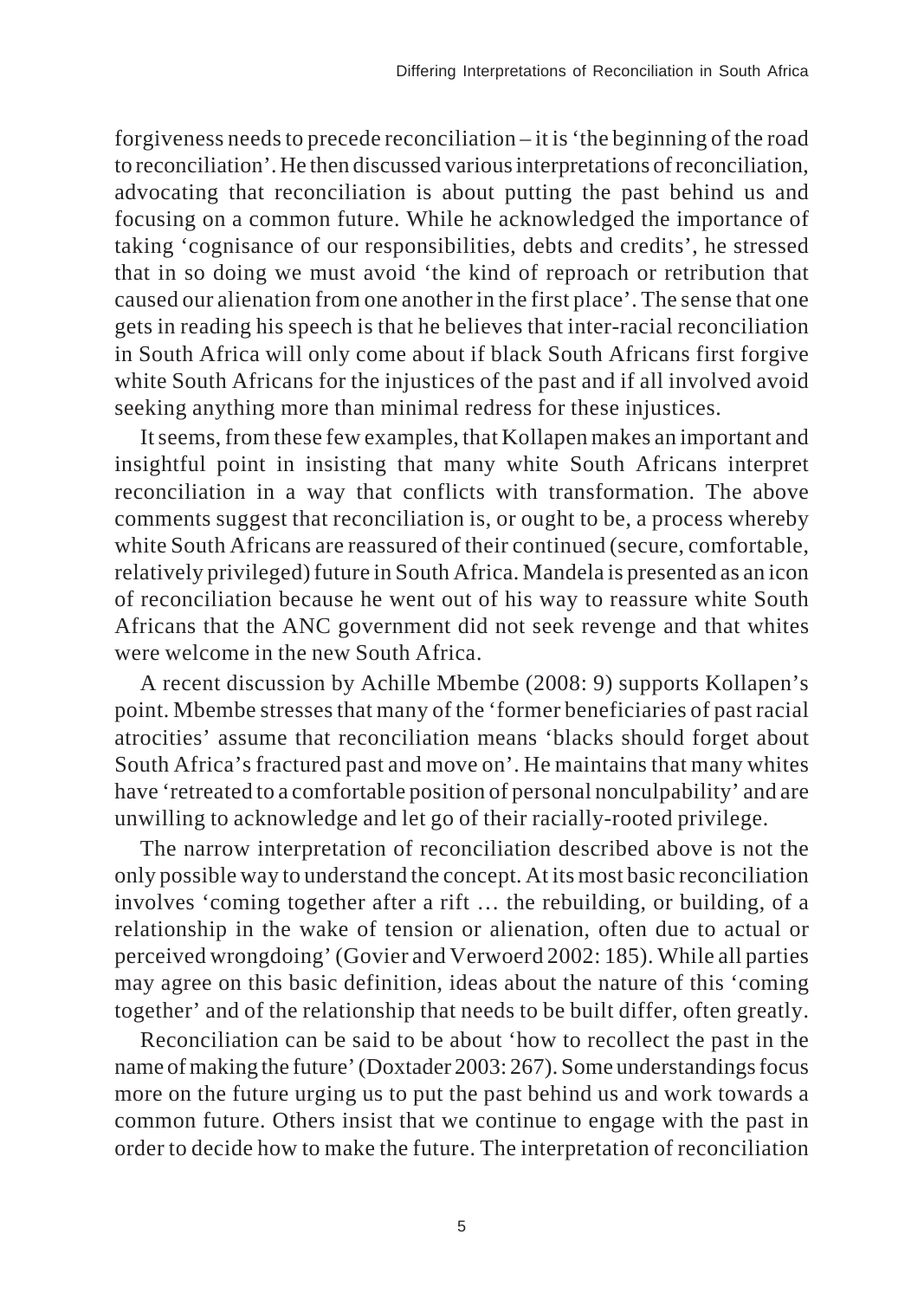that Kollapen identifies as being in conflict with transformation is one that resists engagement with the past in favour of a future focus.

There are also disagreements about the way in which previously hostile groups which have been reconciled ought to relate to each other. Reconciliation can be defined in minimalist (or 'thin') and maximalist (or 'thick') ways (see Crocker 2000, Govier and Verwoerd 2002, Hamber and Van der Merwe 1998, and Short 2005). Minimalist approaches to reconciliation stress peaceful co-existence, while maximalist definitions stress the more pro-active building of trust and friendship between previously estranged groups (see for example Govier and Verwoerd 2002). Other understandings (see Crocker 2000: 108) fall somewhere in between, presenting reconciliation as a matter of mutual respect and some willingness to cooperate, but not much more than this. The narrow and bounded understandings of reconciliation to which I have alluded suggest that reconciliation ought to involve mutual peaceful coexistence and perhaps cooperation, but fall short of more maximalist conceptions.

While the prevailing sense of reconciliation in much white South African discourse resists engagement with the past and is fairly minimalist, there are instances of white South Africans proposing alternative interpretations. A good example of this is the Home for All Campaign, to which I now turn.

# **The Home for All Campaign**<sup>3</sup>

According to the Institute for Justice and Reconciliation's 2007 Reconciliation Barometer (Hofmeyr 2007), around two thirds of white South Africans agree with the statement 'Apartheid was a crime against humanity'. Hofmeyr (2007) suggests that the TRC process was instrumental in bringing about broader white acknowledgement that apartheid had indeed been a destructive and unjust regime. According to Du Toit (2008) and Burton (2008), as the TRC process came to a close, there was a sense among some white South Africans that an initiative was needed to enable them symbolically to atone for the past as well as to do something practical to reduce the socio-economic inequalities rooted in apartheid – inequalities, beyond formal legal and political inequalities, which the peace settlement did little to remedy. Such sentiments were expressed by poet Antjie Krog (2000) in a speech at South Africa's National Conference on Racism in August 2000, where she sparked debate about reconciliation by making a plea that white South Africans use December 16 – a public holiday called Day of Reconciliation<sup>4</sup> – to make some kind of symbolic gesture towards black South Africans in order to apologise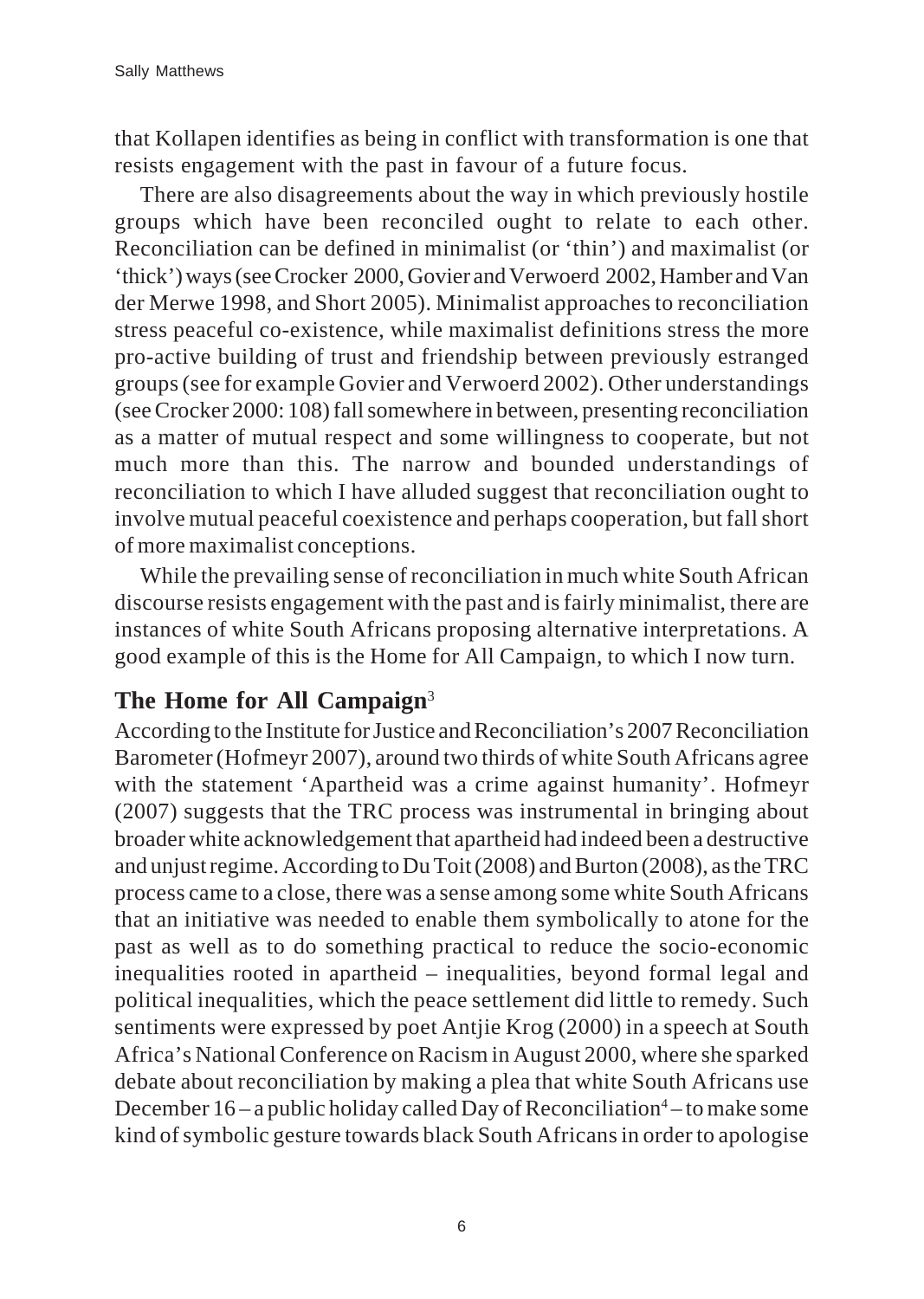for the past and commit themselves to a different and non-racial future.

This plea resonated with other attempts to find a way for white South Africans to make some form of reparation for the past and it was decided to launch a campaign, called the Home for All Campaign, on December 16, 2000. The title drew on a phrase used by Albert Luthuli (1963) who said that 'The task is not yet finished. South Africa is not yet a home for all her sons and daughters' (Burton 2008). As part of the Campaign, a document called the 'Declaration of Commitment by White South Africans' was launched (see Appendix 1). The wording of the Declaration is straightforward and concise: there is an acknowledgement that apartheid greatly harmed black South Africans and 'undermined our common humanity', an admission of the guilt of most (but not all) white South Africans in supporting apartheid, and a recognition of the continuing legacy of apartheid and of the persistence of racism in post-apartheid South Africa. This acknowledgement is followed by a statement of commitment to redressing the wrongs of the past. Alongside the Declaration, a Development and Reconciliation Fund was established through which white South Africans could make financial contributions which would then be used to promote development and reconciliation. A website was set up so that people could sign the Declaration on-line and also find out more about the Campaign. In addition, an initiative was set up whereby skills were matched with needs so that white South Africans could use their skills to help uplift poor black communities.

Mary Burton and Carl Niehaus were appointed chairpersons of the Campaign. Both are high profile figures with firm anti-apartheid credentials. Mary Burton was president of the anti-apartheid women's movement Black Sash. Carl Niehaus was imprisoned for his anti-apartheid activities and was active within the ruling African National Congress (ANC) until his recent fall from grace. Burton and Niehaus were the official chairpersons of the Campaign, but there was a larger steering committee several of whose members were linked to the newly formed Institute for Justice and Reconciliation (IJR) which was set up after the TRC to encourage further reconciliation.

#### **Responses to the Campaign**

The Campaign attracted some positive attention and several prominent white South Africans came forward to sign the Declaration. Included here were the author André Brink, several South African rugby players, Constitutional Court Judge Richard Goldstone, cartoonist Zapiro and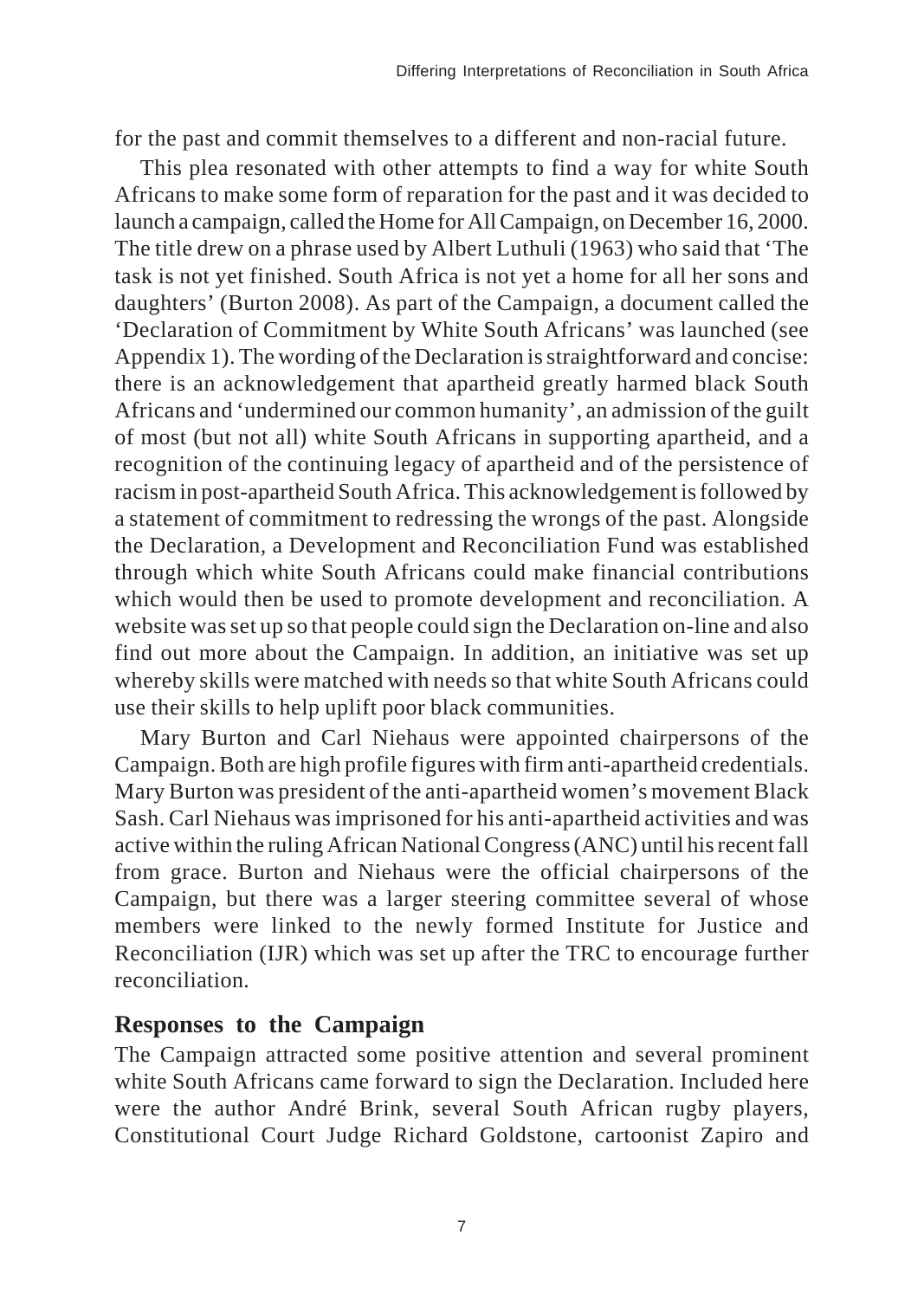prominent anti-apartheid cleric Beyers Naudé (Malan 2000, SAPA 2000a). The response from black South Africans and from political parties representing mainly black South Africans was positive, with the African National Congress (ANC), the Pan-Africanist Congress (PAC), the Azanian People's Organisation (AZAPO) and the Inkatha Freedom Party (IFP) all welcoming the initiative (Khumalo 2000). The ANC-aligned Congress of South African Trade Unions (COSATU) also endorsed the Campaign (SAPA 2000b) and President Thabo Mbeki (2001) mentioned it favourably in his 2001 State of the Nation Address.

The response from the general white South African community was overwhelmingly negative, however. The political parties which represent most white South Africans all came out strongly opposed to the initiative. South Africa's largest opposition party, the Democratic Alliance (DA), accused the Campaign of fuelling racial polarisation (SAPA-AFP 2000). Then deputy DA leader, Marthinus van Schalkwyk, declared that 'White South Africans must not be reduced to hand-wringing apologists' (quoted in SAPA 2000c) and that the Campaign 'engineer[ed] collective white guilt as a form of permanent psychological enslavement' (quoted in Nagy 2004: 720). Douglas Gibson, at that time chief whip of the DA, dismissed the Campaign as 'that white guilt thing' and DA stalwart, Helen Suzman, refused to give her support saying that she had nothing to be apologetic about (Isaacson 2000). The *Afrikaner Eenheidsbeweging* (Afrikaner Unity Movement) (AEB) also rejected the Campaign declaring it to be insensitive to Afrikaners (SAPA 2000d), while the Freedom Front Plus accused the Campaign of being propaganda for the ANC (Isaacson 2000). Former South African president FW de Klerk joined those rejecting the Campaign, arguing that the Declaration presented an 'over-simplistic analysis' which would effectively label white South Africans as 'morally inferior' (SAPA 2000e). The Declaration was also rejected by the mainly white Mineworkers Union (MWU)<sup>5</sup> which accused it of being 'unbalanced' in that it only focused on racism and discrimination of the past ignoring 'current racism and discrimination against whites' (SAPA 2000e). What was also noteworthy was that some white South Africans who had actively opposed apartheid also rejected the Campaign. For example, the poet Breyten Breytenbach, who like Niehaus had been imprisoned for his opposition of apartheid, said that after reading the Declaration he went to the bathroom 'for a quiet and sad puke' (Hawthorne 2001).

These prominent members of the white community seemed correctly to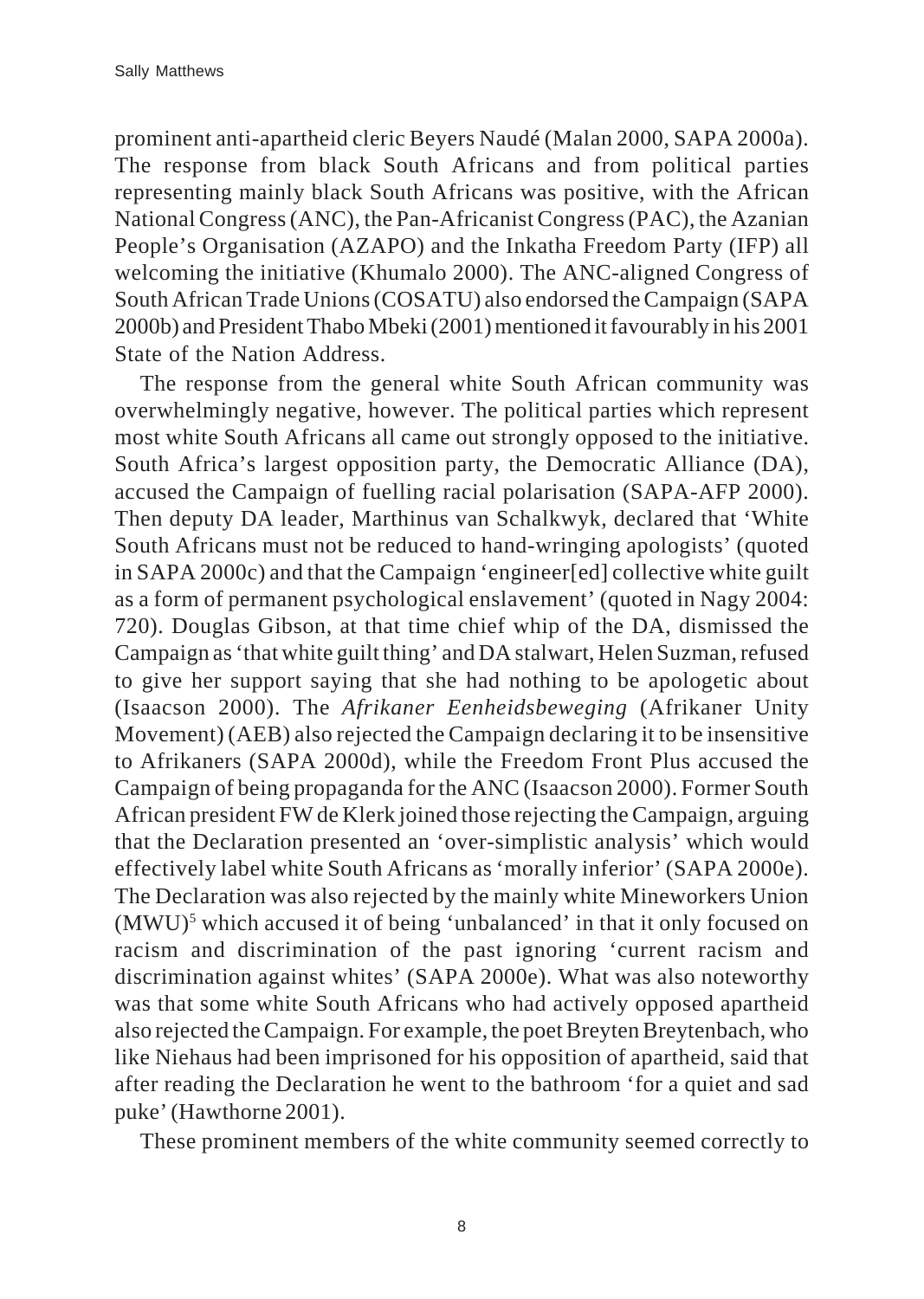gauge ordinary white South Africans' feelings towards the Declaration as there was no great attempt on the part of white South Africans to join the Campaign. The condemnation of the Campaign by such high profile individuals probably also caused the Campaign to be rejected by some who might otherwise have supported it. The Declaration was eventually signed by around 2,000 people, which is only a tiny fraction of the white South African population which numbers over four million (Statistics South Africa 2001). The launch of the Campaign was attended by around 200 people, only half of whom were white. If this attendance is contrasted with attendance on the same day of the annual commemoration of the Day of the Vow at the Voortrekker monument, which attracted 1,500 people, we get some idea of the paucity of support for the Campaign (Ehlers 2003). A further indication of general white opposition to the Campaign was that the conservative trade union, the Mineworkers Union, released a statement in opposition to the Home for All Declaration and claimed that their statement had attracted 7,600 signatories within three days (Floris 2000).

What was striking about the reaction of white South Africans was that the Campaign was not simply ignored or treated with apathy, but that it was met with great hostility. The statements from white South African opinion leaders quoted above are quite strongly negative towards the Campaign. Other comments were equally negative and even insulting – for example, the DA's Dene Smuts labelled the gathering to launch the document as 'a sad little assembly of sidelined white African National Congress members' (Sylvester and Phahlane 2000). Prominent right-winger Dan Roodt (2006) said that the Campaign involved whites 'lowering' themselves before blacks to beg for forgiveness. White South Africans polled for their opinions of the Campaign described it as 'absolutely absurd', 'a witch hunt', 'liberal, sanctimonious, holier-than-thou %\*&t' or insisted that they personally had nothing to apologise for or that they personally had not benefited from apartheid (Praeg 2001, Jacobs 2000).

Another noteworthy feature of the way in which South Africans responded to the Campaign was that the media frequently used the terms 'apology' and 'guilt' in describing the Campaign, with headlines like 'White South Africans still divided over "guilt list"' (SAPA-AFP 2000), 'Miners reject "white guilt"' (Floris 2000), 'Van Schalkwyk, De Klerk reject white declaration of apology' (SAPA 2000e), *Wittes Gevra: Bely en Betaal!* (Whites Asked to Confess and Pay!) (Waldner 2000), and '"*Tuiste vir Almal" skuld-belydenis*' ('Home for all' confession of guilt) (Jacobs 2000). The organisers had carefully avoided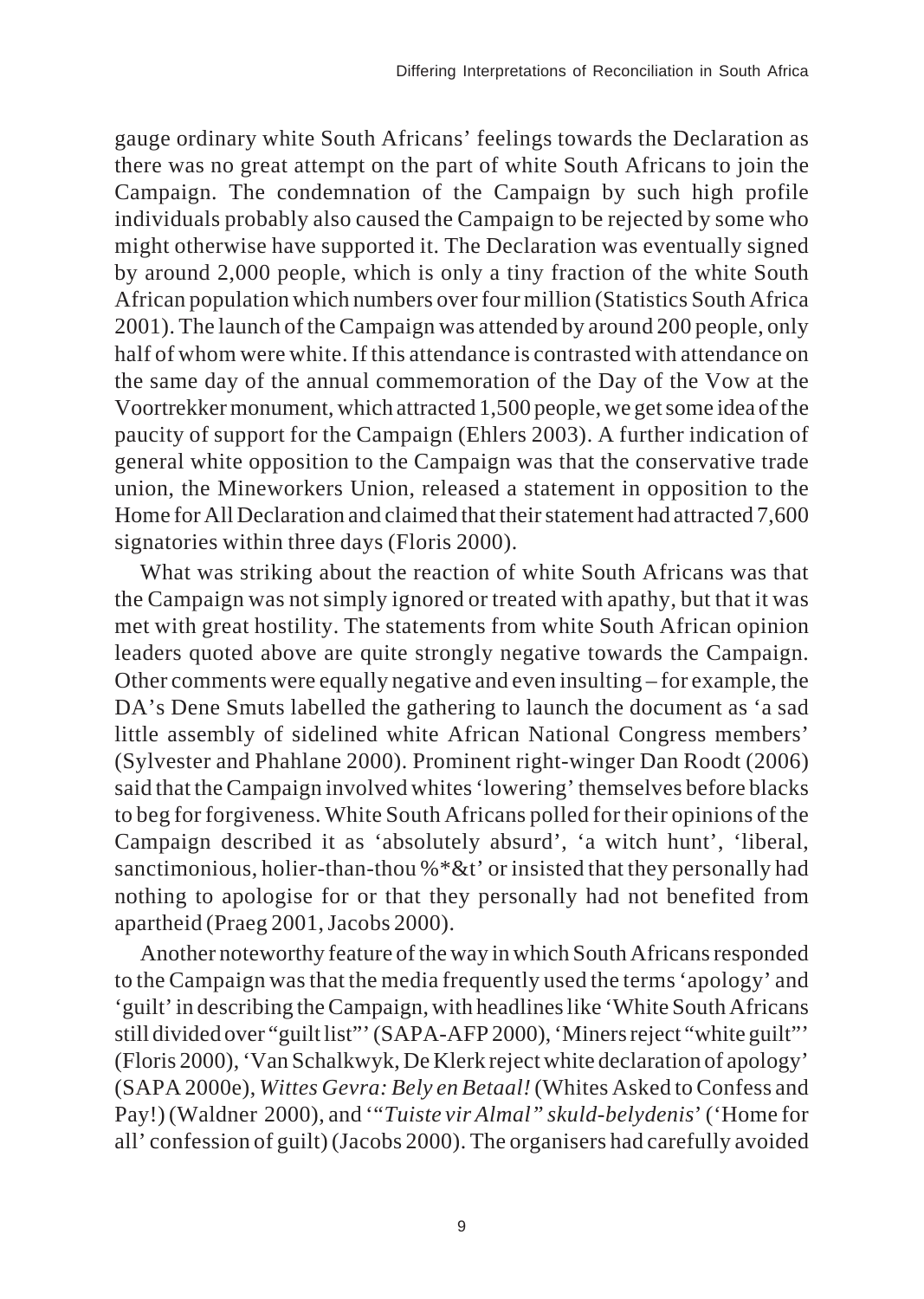including words like 'apology' and 'guilt' in the Declaration in favour of words like 'acknowledgement' and 'regret', yet it was presented in the media as being an admission of guilt or an apology on the part of white South Africans.

### **Explaining the Reaction of White South Africans**

As mentioned above, the general reaction to the Campaign on the part of white South Africans was antagonistic. There is nothing in the Declaration that immediately explains this hostility – indeed some supportive commentators note that the Declaration is 'almost a statement of the obvious' (Friedman 2001) and that it 'was no more than an acknowledgement of what black people take as a truism' (McGreal 2000). It is very difficult to describe the Declaration as being radical or extreme in any way. The wording was carefully chosen with the aim of being as inclusive as possible. Thus, it is difficult to explain the hostility of white South Africans with reference to the wording of the Declaration or by saying that the Declaration aimed to appeal only to ANC supporters or those to the far left of the political spectrum. Furthermore, the Campaign received a fair amount of media attention and there was a flurry of speeches and radio interviews about the Campaign so the poor response was not simply a result of lack of awareness. Rather, it seems that white South Africans did not identify with the Campaign and did not feel compelled to sign the Declaration. Why was this the case?

One way of explaining the reaction is to say that it is an indication of how conservative white South Africans are and of the extent to which white South Africans remain unwilling to face up to any responsibility for the wrongs of the past. Laurie Nathan (2008), who served on the Home for All's steering committee is of this view, commenting that the hostility shown to the Campaign is an indication of the conservatism of the general white South African community and the unwillingness of many white South Africans to admit that they benefited from apartheid.

Another commentator, anti-apartheid theologian Piet Meiring (2008), provides a similar, but slightly more sympathetic explanation. He argues that the TRC caused something of a crisis among white South Africans because it revealed to them many of the horrible acts that were perpetrated in their name. Meiring makes reference to the stages of grief described by popular psychologist Elizabeth Kübler-Ross (denial, anger, bargaining, despair and finally acceptance), saying that just as individuals have to move through these stages when faced with a crisis, so do communities. According to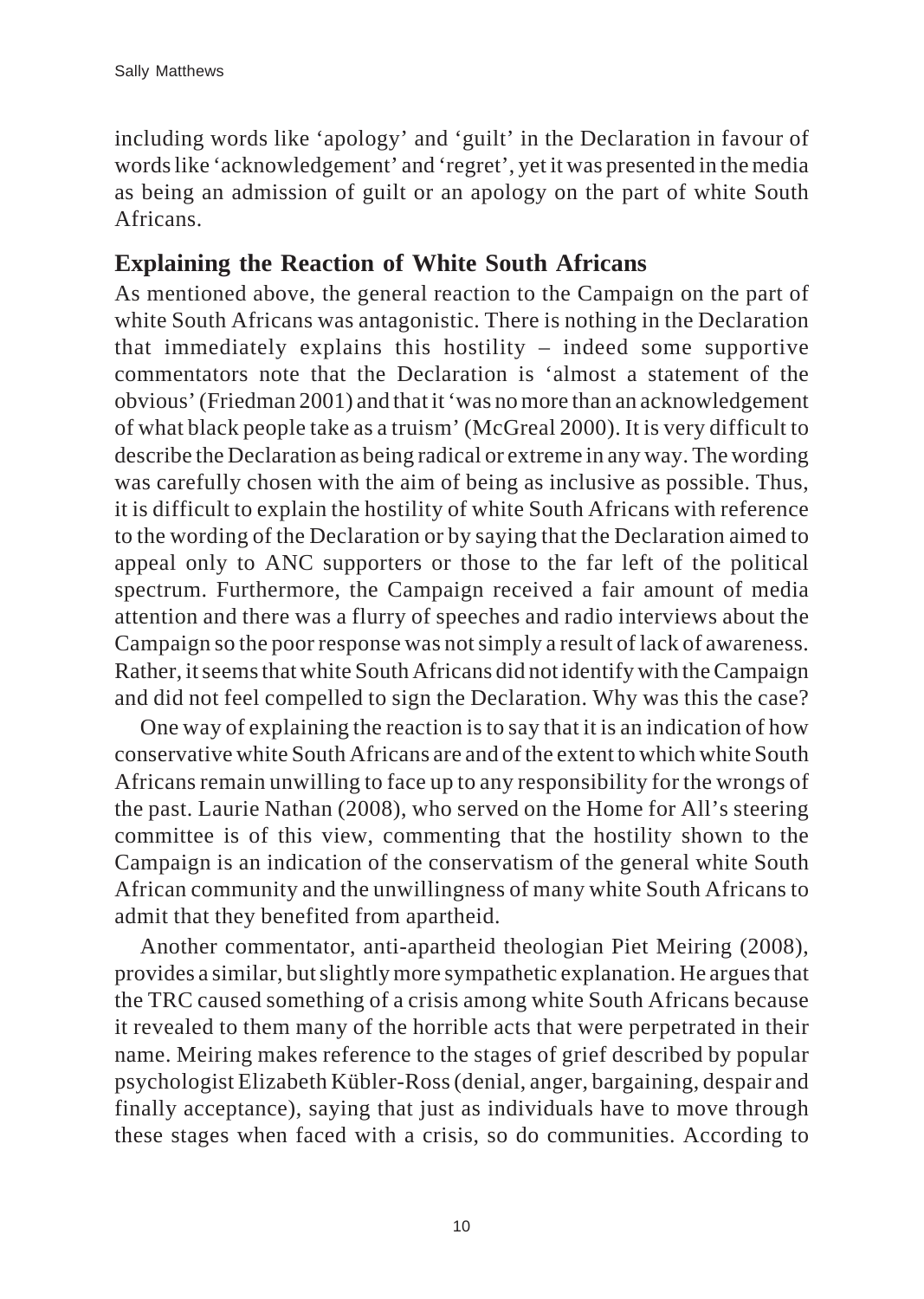Meiring, at the time of the launch of the Home for All Campaign, the white South African community was in crisis and few white South Africans had moved past the first few of the above-mentioned stages, hence the hostile reactions to the Campaign. Launching the Campaign so soon after the TRC may in fact have been ill-advised as the TRC had already forced many white South African to radically change their views on the past already and perhaps what the Home for All Campaign asked them to do was just one step too far for many people at the time.

In an article written shortly after the launch of the Campaign, Steven Friedman (2001) also blames lack of support for the Campaign on characteristics of the white South African community, but his concern is particularly with the DA. He argues that to understand the reactions to the Campaign we must not look at what the Declaration says but at 'what it means, which in politics is not always the same'. The Campaign signalled the willingness of some white South Africans to step outside their 'laager' and take the initiative in trying to bridge the divisions of the past rather than waiting for other groups to be the first to stretch out a hand. According to Friedman, parties like the DA are opposed to initiatives such as this one because 'a creative liberal response to majority rule was far less profitable and more difficult than whipping up minority angst'. He argues that racial polarisation is a kind of 'comfort zone' for many white South Africans and the parties that represent them, hence the hostility towards the Home for All Campaign which, despite its moderate language, is radical in its suggestion that the onus is on white South Africans to reach out across racial divisions. Bam (2001) presents a similar analysis, arguing that along with acknowledgement of being beneficiaries of apartheid comes an implicit acceptance of material responsibility for redressing the wrongs of the past. It is this acceptance of responsibility that makes many white people wary of declarations such as the one launched as part of the Home for All Campaign.

Another factor mentioned in explanation of the failure of the Home for All Campaign is the media's portrayal of the Campaign in sensationalistic terms (Burton 2008, Du Toit 2008). As mentioned above, the Declaration was reported in the media as being an apology or admission of white guilt, whereas in fact the more moderate terms 'acknowledgement' and 'regret' were used. It is not clear why the media chose to report the Campaign this way, although Friedman (2001) speculates that the media, like the DA, is more comfortable with racial polarisation than with attempts to bridge divisions, hence this reportage. Mary Burton (2008) suggests that perhaps one reason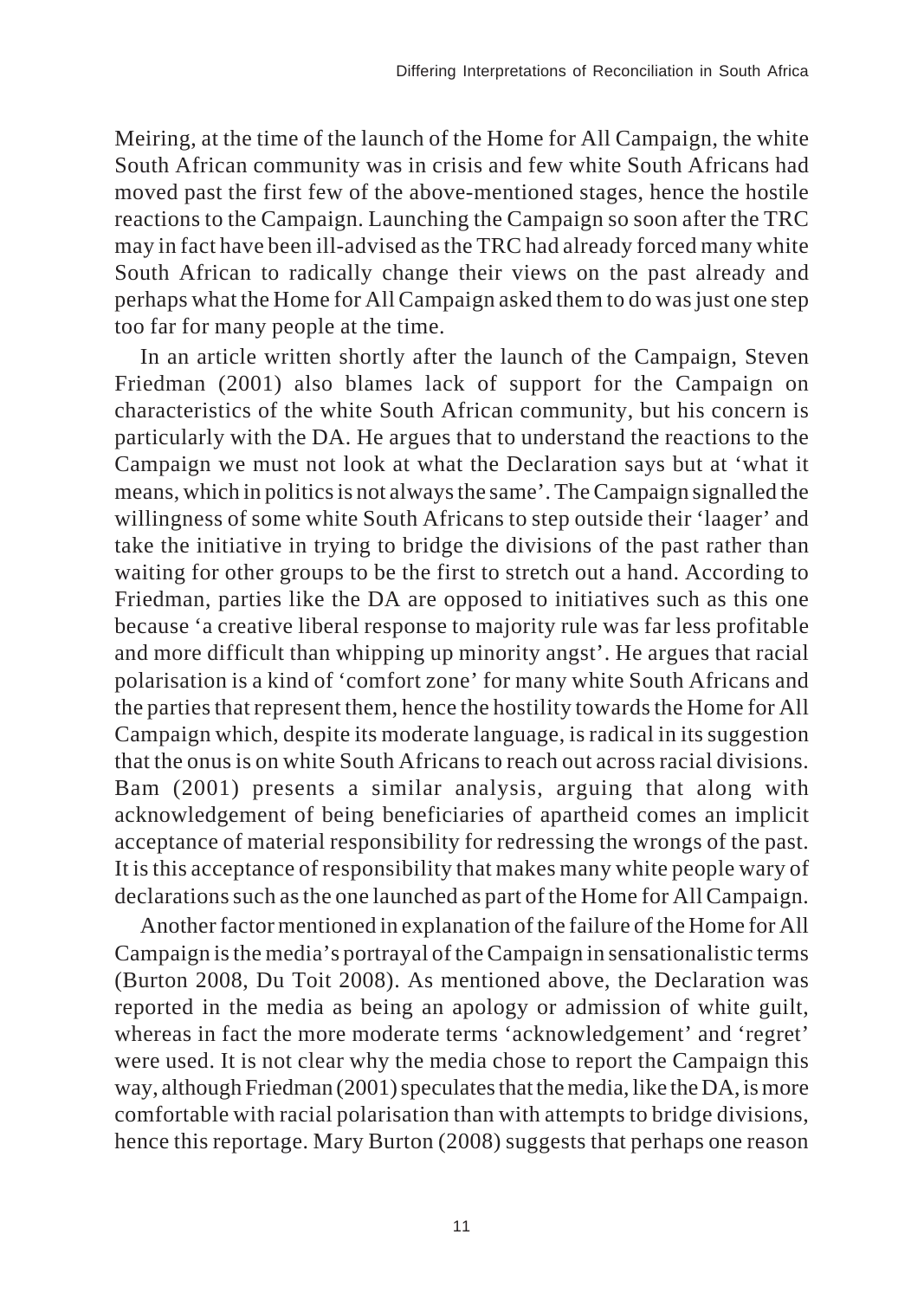so few white South Africans signed the Declaration was that rather than reading the Declaration itself, they relied on media reporting of the Campaign which prejudiced them against it.

It is also possible that the Campaign was rejected because it seemed to some to suggest that white South Africans had given up very little at the end of apartheid and ought to be pushed to give up the privileges they had managed to retain. The voluntary transfer of political power and the sense among many whites that they had become an increasingly marginalised and powerless minority was experienced by many as a significant and difficult loss. Perhaps many whites felt that they had given up a lot and that this Campaign failed to acknowledge this. Furthermore, the Campaign did not call upon black people who had collaborated with the apartheid regime to sign this acknowledgement, but rather focused exclusively on white people which may have alienated some possible signees.

The Campaign's failure to attract the support of high profile white South Africans may also indicate a strategic mistake on the part of the organisers. Human Rights Commissioner Leon Wessels (2008) suggests that some high profile South Africans did not support the Campaign because, while they were invited to be involved in it and to sign the Declaration, they were not consulted during the conceptualisation of the Campaign. Prominent white South Africans may have been reluctant to rubber stamp something they had not helped conceive.

The failure of the Campaign to achieve its objectives was not only a result of poor response on the part of white South Africans. One of the most important reasons for the inability of the Campaign to keep going was simply that running the Campaign was a great organisational burden and that there were disagreements within the steering committee about whether or not fulltime staff ought to be employed to handle some of the day-to-day running of the Campaign (Nathan 2008). These organisational difficulties, alongside the poor response from the white public, resulted in the failure of the Campaign to make a noticeable impact on reconciliation in South Africa. Nevertheless, those involved stress that they do not believe the Campaign to have been a complete failure. Antjie Krog (2008a) argues that the Campaign was successful in stimulating debate and prodding white South Africans to reflect on where they stand. Furthermore, both Krog and Laurie Nathan (2008) point out that the Campaign was positively received among black South Africans and the South African government and that this in itself was valuable. The Campaign did have some successes in its initiative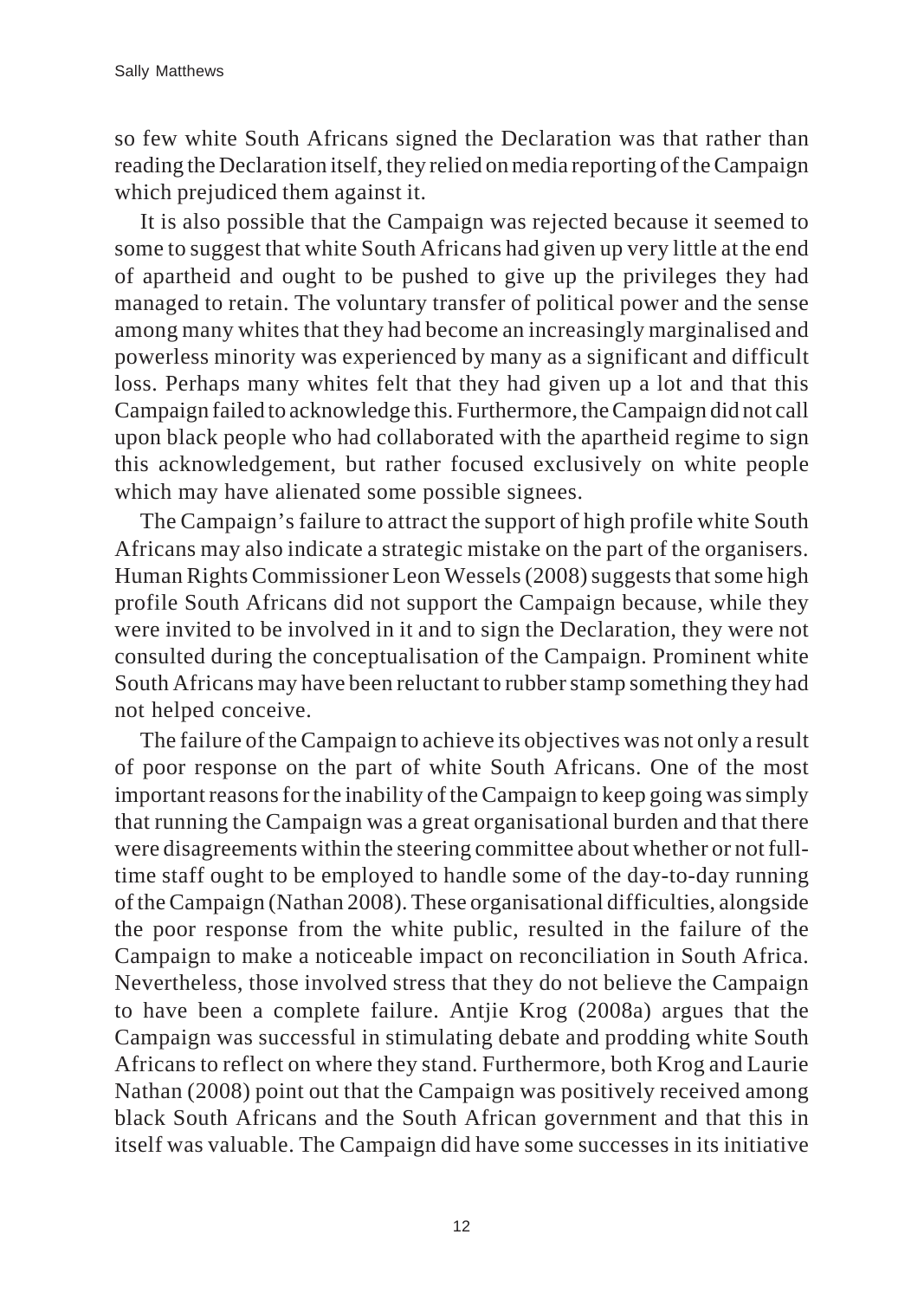to match skilled white South Africans to community organisations in need of the skills in question (Burton 2008). Thus, it cannot be said that the Campaign was a complete failure. However, the Campaign ultimately failed to secure the support of the general white South African community.

# **Reconciliation as understood by the Home for All Campaign**

Unlike many other organisations representing white South Africans, the Home for All Campaign interpreted reconciliation in a way that placed emphasis on the need for white South Africans to acknowledge the injustices of the past and to take the initiative in rebuilding relationships between white and black South Africans. Rather than seeing transformation as a threat to reconciliation, the Declaration presents the two as symbiotic processes, saying that the white community's 'failure to accept responsibility for apartheid has inhibited [both] reconciliation and transformation'. Reflecting on the Campaign, some of those involved emphasise the importance of rejecting 'cheap' or 'easy' reconciliation (Meiring 2008, Du Toit 2008). The Home for All Campaign did not present reconciliation in sunny language about forgetting the past and being accepting of each other's differences, nor did it point fingers at those who seek reparations for past injustices. Rather, it placed the burden of initiating reconciliation upon the shoulders of the white South African community and suggested that further acknowledgement of and engagement with the past and attempts to address persisting racial inequities were required for lasting reconciliation.

The conception of reconciliation promoted here is a far more maximalist one than the one emerging from many other organisations representing white South Africans. It is also a conception of reconciliation that resists the temptation of 'putting the past behind' in favour of acknowledging and engaging with the past, while simultaneously trying to find a way to build a shared future.

# **What now?**

The Home for All Campaign was launched and concluded a good few years ago now. One could thus wonder whether such a campaign would receive the same negative response today as it did a decade ago. There are some indications that it is unlikely that the white South African community would be more welcoming of such an initiative today than it was at the time of the Campaign. Take for example the response to a more recent initiative to encourage white South Africans to acknowledge past injustices: the apartheid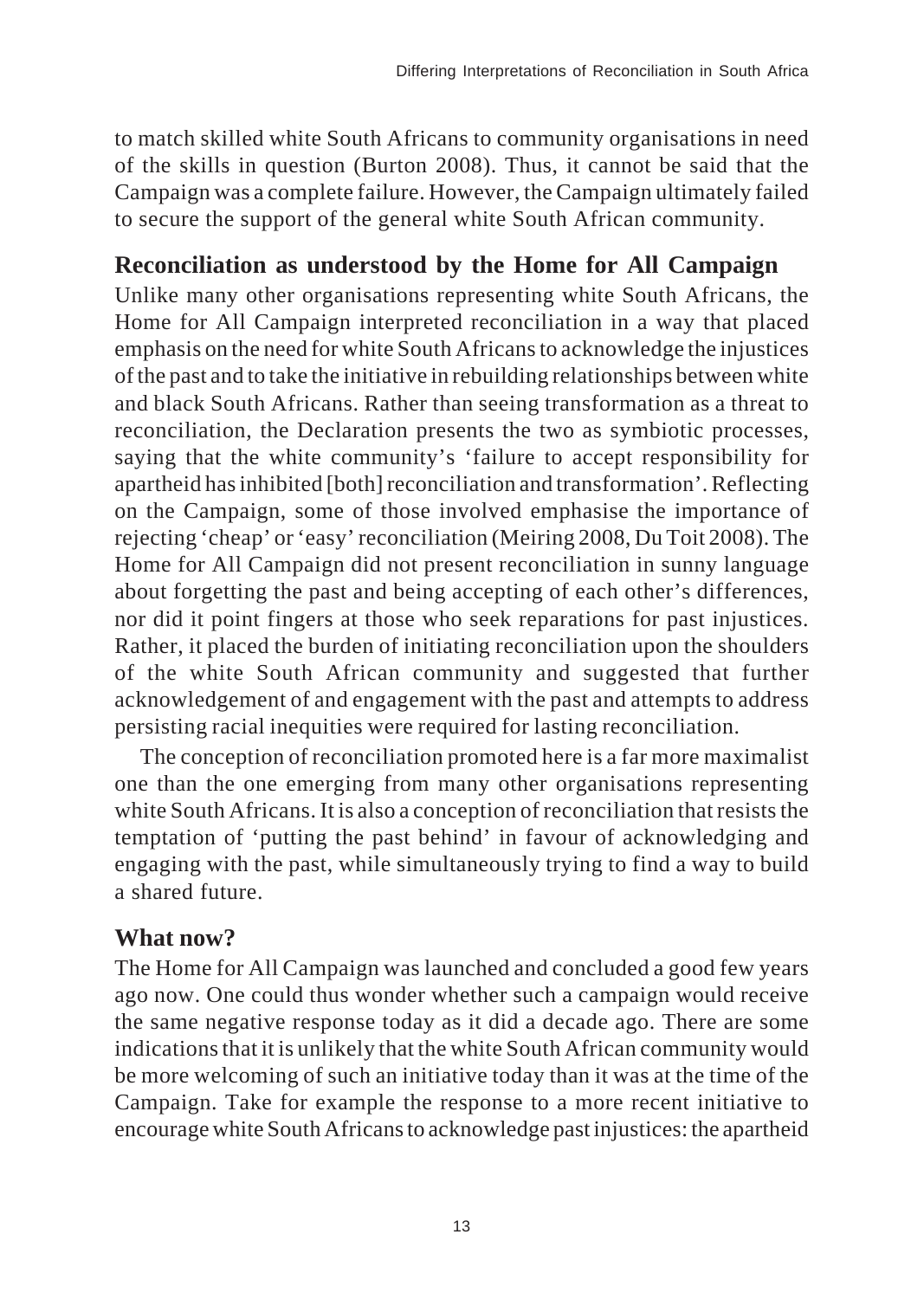apology blog recently set up by white South African Karl Gostner. Gostner started this blog in response to Jody Kollapen's call for an apology for apartheid. He writes:

Apartheid was a terrible crime. Its effects continue to plague our society in every conceivable way. It might have been taken out of legislation in the early 1990s but you cannot eradicate the effects of decades of systematic abuse in 13 short years. It will take time, effort and commitment from all of us. I am sorry that it happened. I am sorry that I didn't help to make it end sooner. I am sorry that today I don't do enough to counter its effects. Perhaps this is a small start... (Gostner 2008)

His apology blog received a fair number of visitors and was also discussed in an article in the *Saturday Star* (Thakali 2008). Of the 68 comments on his apology blog, 50 of them were opposed to it, many in very strong terms, while 11 comments were neutral or unclear. Only seven supported his initiative, at least two of whom were black South Africans. The blog continued for a while, but failed to attract more than ten apologies in total, instead attracting a plethora of offensive, racist vitriol directed against Gostner and black South Africans.

The comments expressed in response to this on-line apartheid apology may not be representative of white South African attitudes as a whole, but they do provide some evidence that there remains significant resistance to the idea of apologising or acknowledging the injustices of the past. The response of the FF+ to news of this apology also reveals continued resistance to the idea that white South Africans should reach out and take the initiative in reconciling with black South Africans. FF+ spokesperson, Willie Spies, insisted that there was no need for more apologies, saying that we should now leave the past behind us (Thakali 2008). Furthermore, a survey by the Institution for Justice and Reconciliation presents some worrying statistics regarding white South African attitudes to apartheid (Hofmeyr 2007). According to this survey older white South Africans were more likely to agree with the statement 'In the past the state committed horrific atrocities against those struggling against apartheid'. Only 50 per cent of young white South Africans (age 16-34) agreed with this statement while 59 per cent of older (age  $35 +$ ) South Africans agreed.<sup>6</sup> This suggests that the next generation of white South Africans may be less rather than more willing to acknowledge the wrongs of the past.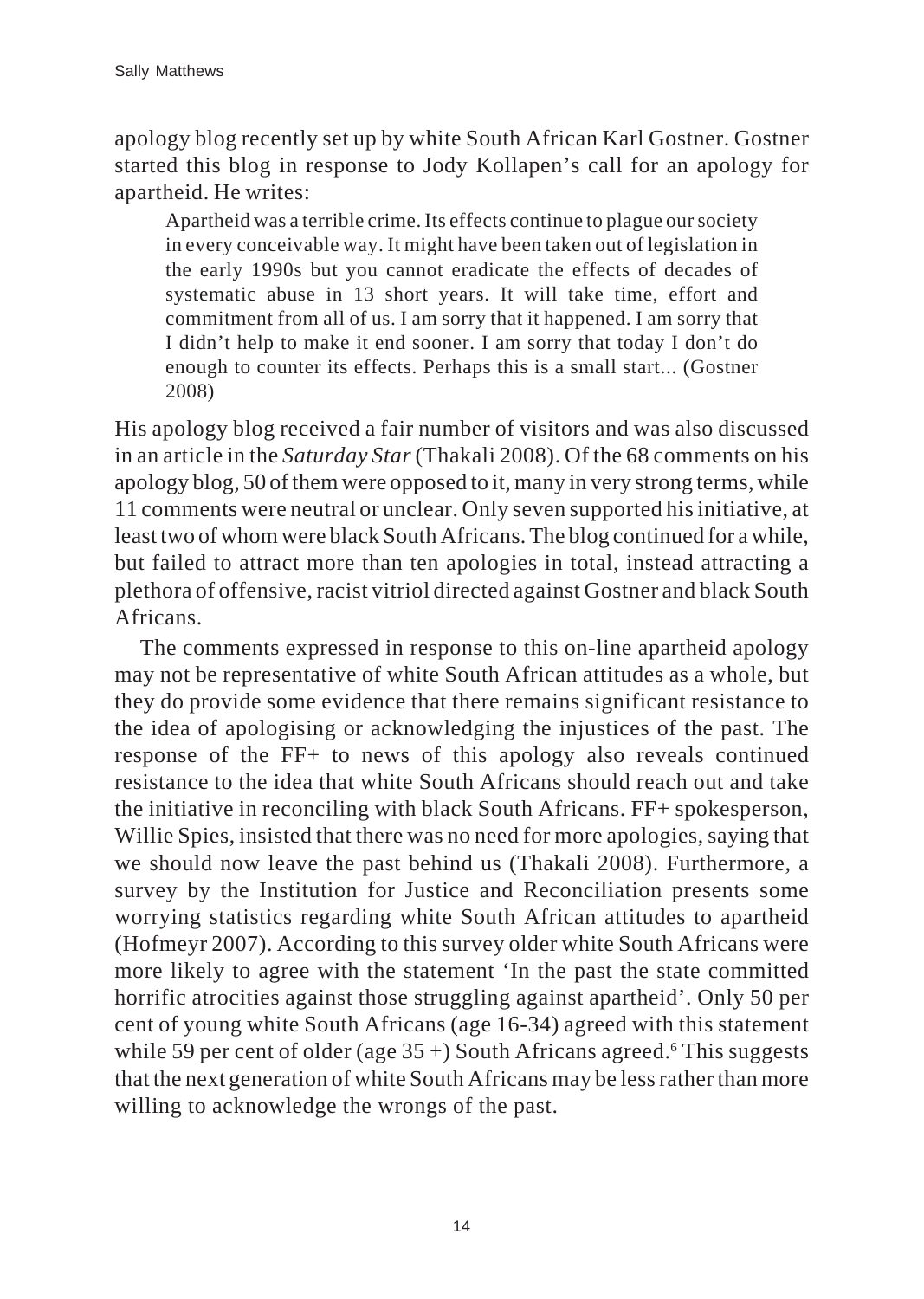# **Conclusion**

The response to the Home for All Campaign and to more recent attempts to encourage white South Africans to acknowledge or apologise for the injustices of the past suggests that many white South Africans are hostile to processes of post-apartheid reconciliation which require acts of contrition on the part of white South Africans and some form of reparation for the injustices of the past. What implications does this have for reconciliation in South Africa?

Writing on forgiveness, reconciliation and *ubuntu*, 7 Antjie Krog (2008b) responds to criticisms of the TRC's emphasis on forgiveness. She argues that many of the criticisms have misunderstood what the victims testifying at the TRC meant when talking of forgiveness. She contrasts 'Christian forgiveness' with forgiveness informed by *ubuntu*:

Christian forgiveness says: I forgive you because Jesus has forgiven me (*Forgive us our trespasses as we forgive those who trespassed against us*). The reward of this forgiveness will be in heaven…The interconnected [*ubuntu*] forgiveness says: I forgive you so that you can change/heal, then I can start on my interconnected path towards healing. The effort is towards healing on earth, the wholeness of full personhood should be achieved on earth. This means that forgiveness can never be without the next step: reconciliation, and reconciliation cannot take place without it fundamentally changing the life of the one that forgave as well as the forgiven one. (Krog 2008b: 357, emphasis in the original)

Krog speaks of a recent 'groundswell of anger and frustration' on the part of victims of apartheid, some of whom had shown such willingness to forgive at the time of the TRC. She says that this anger should not be interpreted as an indication that victims of apartheid were pressurised into forgiving during the TRC and have now become resentful. Rather, this anger should be understood as a response to the way in which this forgiveness was received by the perpetrators and beneficiaries of apartheid. Krog says:

Interconnectedness [ubuntu] made victims forgive, but because no reciprocal sign of change and *wiedergutmachen* [recompense, reparation] came from the interconnected perpetrators, victims NOW become angry. (Krog 2008b: 364)

Krog's interpretation is supported by recent comments by Desmond Tutu, former Anglican archbishop and chair of the TRC. In an interview with the BBC, Tutu expressed regret for the lack of appreciation on the part of white South Africans for the 'incredible magnanimity of those who were the major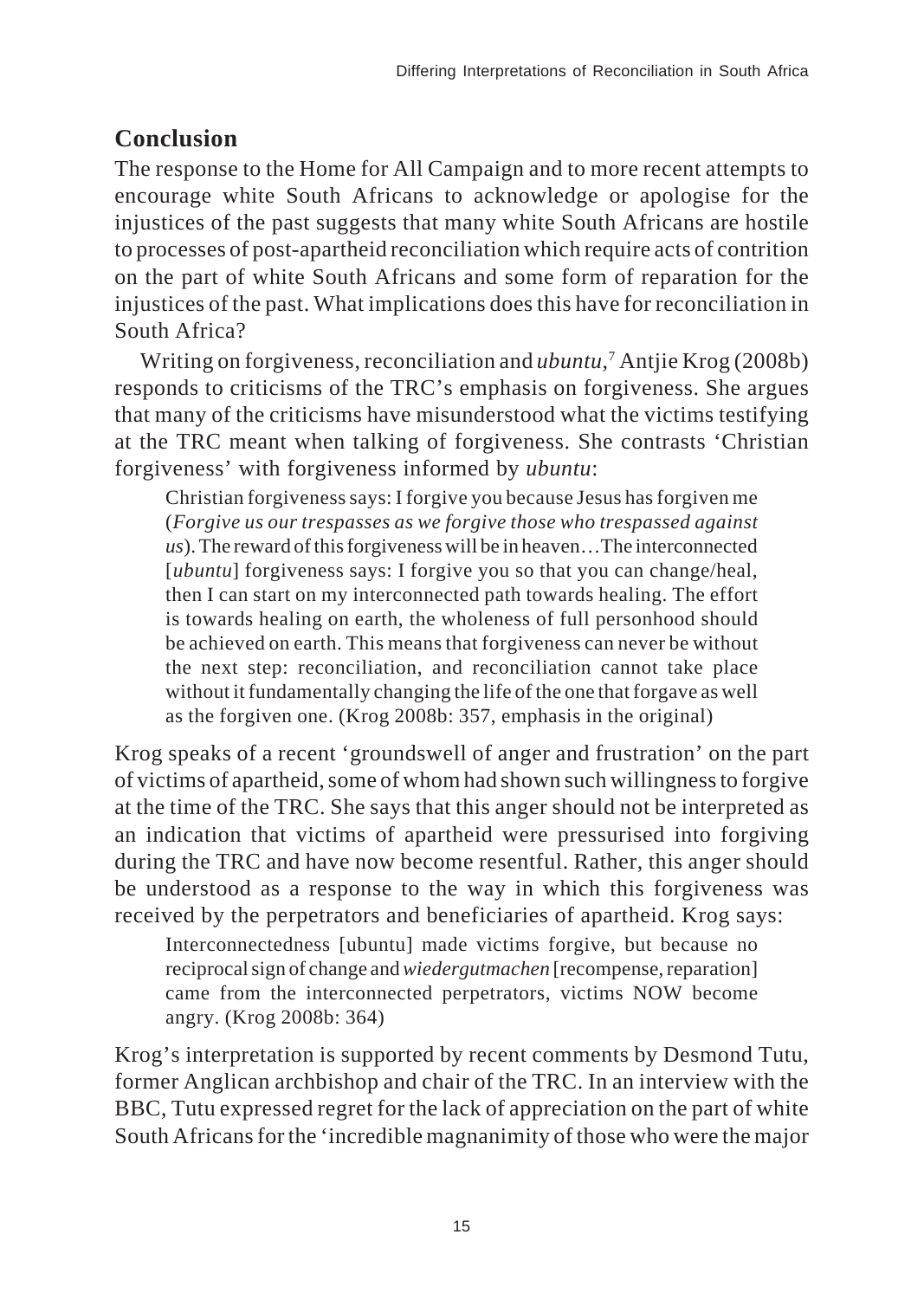victims of a system from which [whites] benefited so much' (quoted in Biles 2006). What Krog and Tutu suggest is that along with the forgiveness extended to particular white perpetrators and the general attitude of forgiveness extended towards apartheid's beneficiaries at the time of the TRC, came an expectation that white South Africans would gratefully embrace the hand of reconciliation that had been extended and would reciprocate in some way. Now, more than a decade after the TRC, it may be that there is an increase in anger towards unrepentant and still privileged white South Africans on the part of black South Africans.

It may then be argued that for deeper reconciliation in South Africa, something more is required from white South Africans than a simple willingness to coexist peacefully with black South Africans. Thus minimalist, forward-looking understandings of reconciliation are inadequate. The Home for All Campaign presents an alternative conception of how white South Africans may contribute to building reconciliation in South Africa, but it seems unlikely that a Campaign along the lines of the Home for All Campaign would be any more successful today than it was several years ago. Indeed, it may even be that the political climate then, with the TRC recently having been completed, was more conducive to such a Campaign than is the current situation. There is an urgent need to contrast the narrow interpretation of reconciliation promoted by organisations representing white South Africans with alternative understandings which invite white South Africans to engage with the past and to take the initiative in making still-needed reconciliatory overtures in South Africa.

A brief caveat is necessary here. While I have commended the Home for All Campaign for suggesting that the onus is on white South Africans to take the initiative in processes of inter-racial reconciliation in post-apartheid South Africa, I do not mean to suggest that white South Africans ought to lead transformation processes in South Africa or that the complete liberation of black people in South Africa is somehow dependent on white people's initiative. Here, I would agree with Biko that 'blacks do not need a [white] go-between in this struggle for their own emancipation' and that 'what is necessary as a prelude to anything else that may come is a very strong grassroots build-up of black consciousness such that blacks can learn to assert themselves and stake their rightful claim' (Biko 2004[1970]: 27, 22). However, while the ongoing fight against white racism must, necessarily, be led by black people, I would argue that it is strange to think that black people should be the ones to reach out a hand of reconciliation to white people in post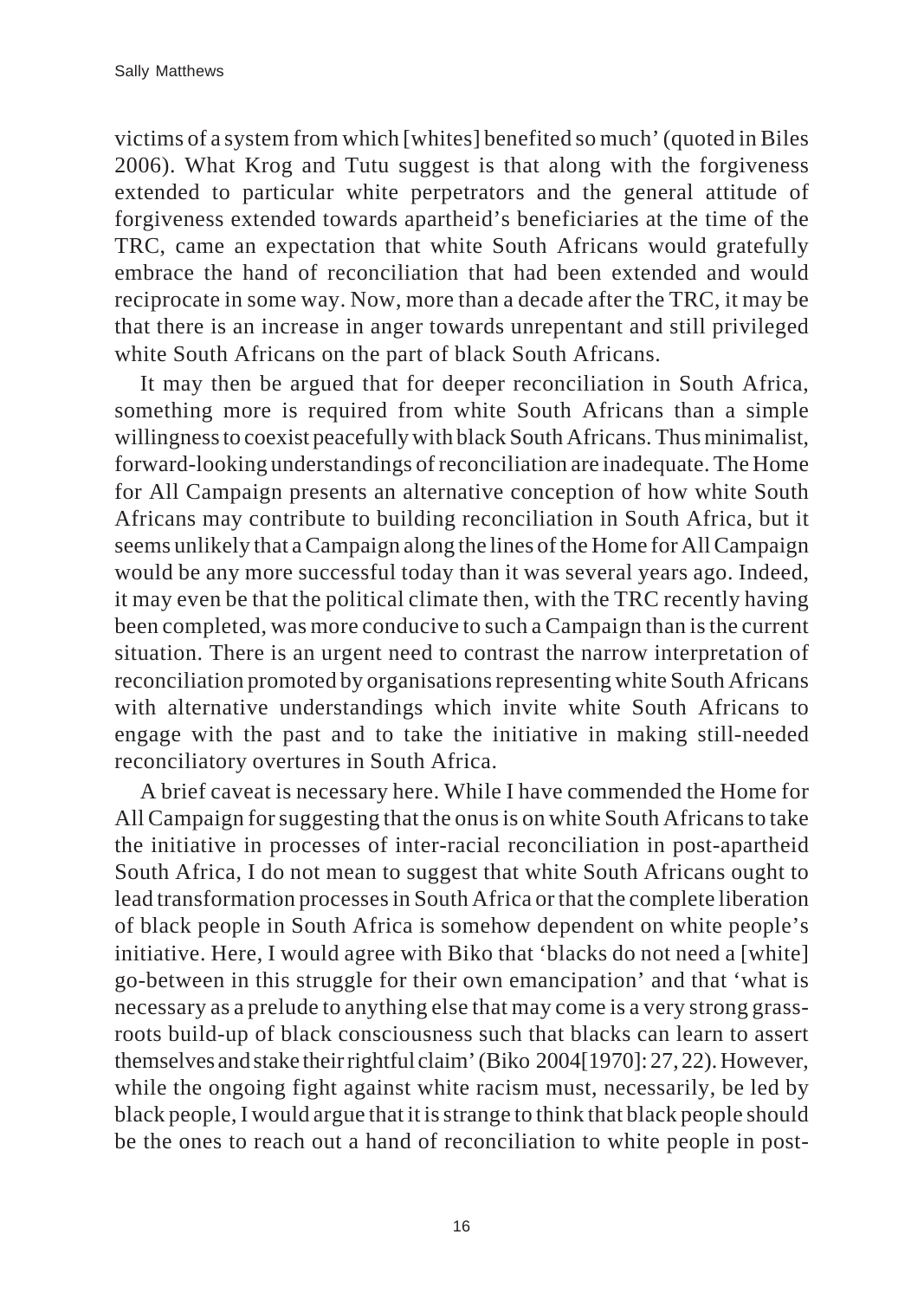apartheid South Africa given that the alienation that we seek to overcome was principally caused by the actions of white people. Thus it is fair to say, as Kollapen does, that white people need to be willing to make the first reconciliatory overtures in inter-racial reconciliation even while the overall project of transforming South Africa – which encompasses more than just inter-racial reconciliation – is clearly a project that cannot be led by white people.8

Finally, the rejection or the disinterest shown by the general white South African community of the Home for All Campaign's interpretation of reconciliation poses important challenges for thinking about justice and transformation in South Africa. The Home for All Campaign suggested that in order to achieve lasting reconciliation, white South Africans need to actively support transformation. What is implied is that it cannot be expected that black South Africans will accept and embrace white South Africans if current levels of racial inequality persist and the apartheid legacy of white privilege is not confronted. Thus, transformation is a condition, ultimately, for complete reconciliation. However, in a context where a significant proportion of white South Africans is unwilling to accept the need for transformation as a precondition for lasting reconciliation and indeed feel alienated by many attempts at transformation; it does indeed appear that transformation and reconciliation are placed in contradiction to one another and that the pursuit of a just and transformed order in South Africa may require the alienation of some white South Africans and, thus, the apparent undermining of inter-racial reconciliation in South Africa.

### **Appendix one: full text of the Declaration of Commitment by white South Africans**

We acknowledge that apartheid inflicted massive social, economic, cultural and psychological damage on black South Africans. It undermined our common humanity. We acknowledge the white community's responsibility for apartheid since many of us actively and passively supported that system. Some white people were deeply involved in the struggle against apartheid but they were very few in numbers. We acknowledge our debt to fellow black South Africans since all whites benefited from systematic racial discrimination.

We acknowledge that the damage caused by apartheid has not been overcome. The legacy of racial discrimination remains evident in the acute deprivation experienced by most black people and in the privileged lives of most whites.

We acknowledge that racist attitudes of white superiority and black inferiority continue to shape our lives, communities and institutions.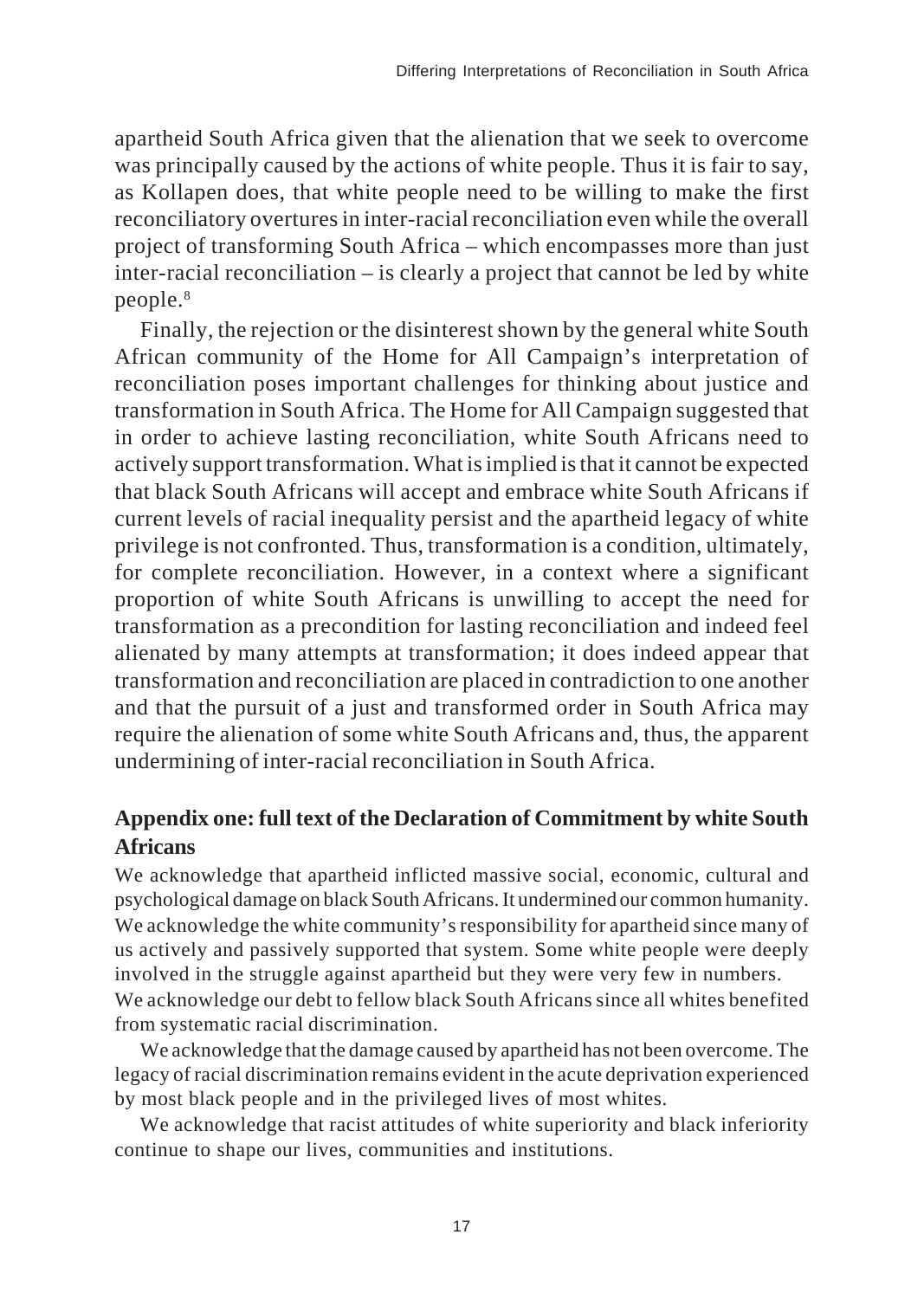We acknowledge that our failure to accept responsibility for apartheid has inhibited reconciliation and transformation.

We deeply regret all of this.

We therefore believe that it is right and necessary to commit ourselves to redressing these wrongs. We pledge to use our skills, resources and energy, through individual and collective action, to empower disadvantaged people, eliminate racism and promote a non-racial society whose resources are used to the benefit of all its people. To these ends, and in recognition of the need for restitution, various initiatives will be undertaken, including the establishment of a Development and Reconciliation Fund.

#### **Notes**

- 1. I would like to thank two anonymous reviewers and my friend and former colleague, Chandra Kumar, for their comments on an earlier version. I would also like to thank all those who were willing to be interviewed about their participation in the Home for All Campaign.
- 2. The video depicted white students 'initiating' black workers into university life. The message of the video was strongly against the racial integration of residences at the University.
- 3. The Campaign was originally called the 'Home for All' Campaign (*Tuiste vir Almal* in Afrikaans). However, the organisers found that people found the name misleading in that they interpreted the Campaign to be about housing – about providing 'homes for all'. Thus, later on the Campaign's English name became 'Home to All'. However, because the Campaign is still better known by its original name, I will refer to the 'Home for All' Campaign throughout.
- 4. During apartheid, December 16 was a public holiday called the Day of the Vow. On this day white South Africans celebrated the victory of the Afrikaner *voortrekkers* over the Zulus in the Battle of Blood River. The decision postapartheid to retain the holiday, but to call it a 'Day of Reconciliation' is thus deeply symbolic.
- 5. This union is now known as Solidarity/*Solidariteit*, but at the time of launch of the Home for All Campaign, it was still known as the MWU.
- 6. It should be noted, however, that a significant number of young white South Africans ticked the box 'Don't know' rather than indicating disagreement with the statement. The survey showed that 23 per cent of young white South Africans were unsure about whether or not atrocities were committed and 27 per cent insisted that such atrocities were not in fact committed. It should also be noted that the same survey showed that 68 per cent of white South Africans agreed with the statement 'Apartheid was a crime against humanity', suggesting that some respondents felt that while apartheid was a crime against humanity, the state did not commit horrific atrocities in its defence.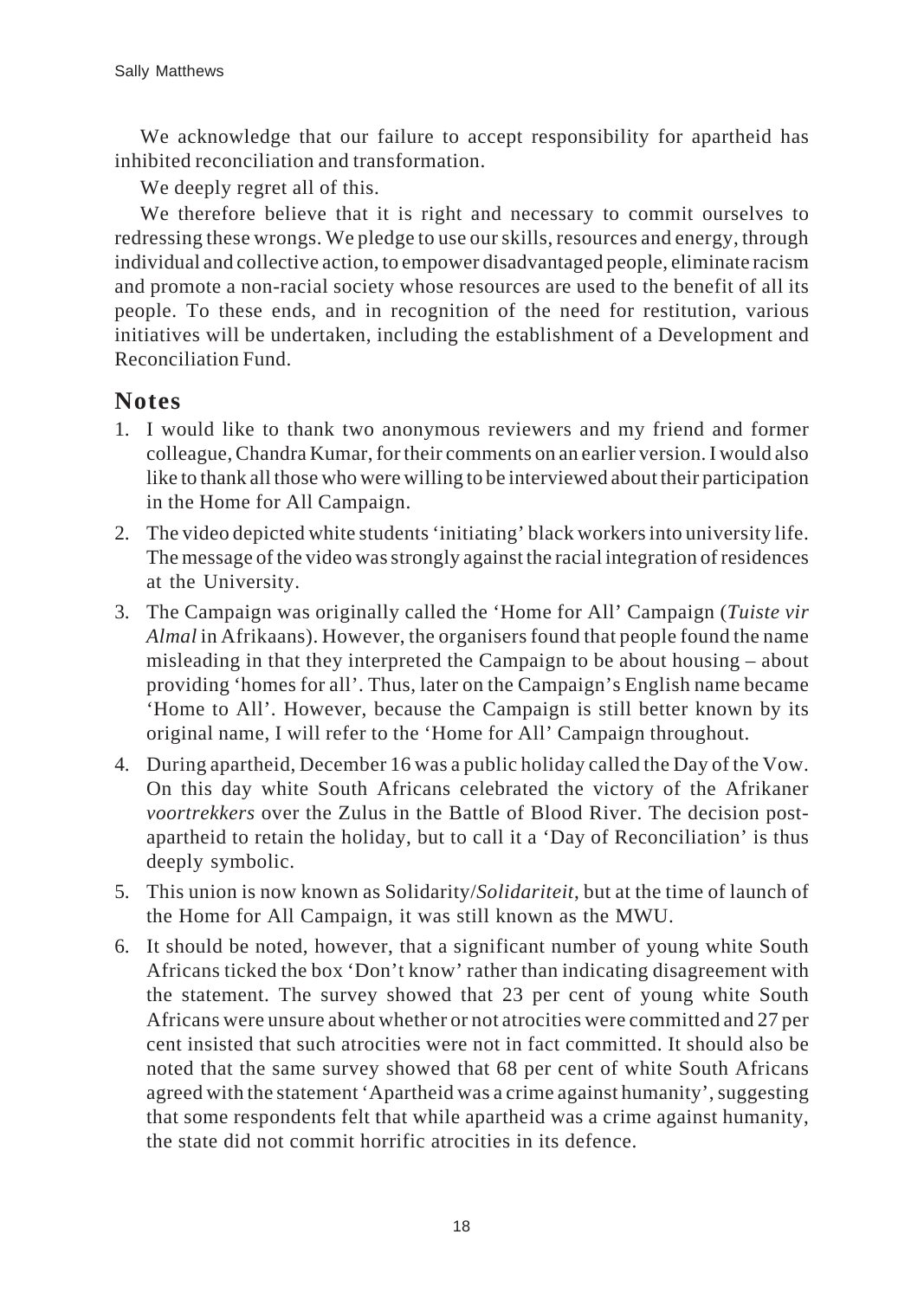- 7. Krog uses the term 'interconnectedness-through-wholeness' in her paper as an alternative to the better-known term '*ubuntu'*. However, I will use *ubuntu* which is usually translated as 'humanness'.
- 8. An anonymous reviewer's comments on this issue motivated this caveat.

# **References**

- Bam, J (2001) 'Review of Charles Villa-Vicencio and Wilhelm Verwoerd's *Looking Back, Reaching Forward: reflections on the Truth and Reconciliation Commission of South Africa*', *H-Net Reviews*, January.
- Biko, SB (1970/2004) *Black Souls in White Skins*. Republished in *I write what I like*. Johannesburg: Picador Africa.
- Biles, P (2006) 'Transcript of an interview by Peter Biles with Desmond Tutu'. Available at http://news.bbc.co.uk/2/hi/africa/4961144.stm.
- Brown, K (2007) 'Mbeki slaps down Zille's TRC call', *Business Day*, August 2.
- Burton, M (2008) 'Telephone interview with Mary Burton, joint chairperson of the Home for All Campaign', February 27.
- [Crocker, D \(2000\) 'Truth commissions, transitional justice, and civil society', in R](https://www.researchgate.net/publication/292490789_Truth_commissions_transitional_justice_and_civil_society?el=1_x_8&enrichId=rgreq-a28ce8ba70b5be7513acacec74d91c82-XXX&enrichSource=Y292ZXJQYWdlOzIzNjcyMzUyNDtBUzoyMDI3OTk0NTY0OTM1NzRAMTQyNTM2MjU2NjUxMA==) Roteberg and D Thompson (eds) *[Truth v Justice: the morality of truth](https://www.researchgate.net/publication/292490789_Truth_commissions_transitional_justice_and_civil_society?el=1_x_8&enrichId=rgreq-a28ce8ba70b5be7513acacec74d91c82-XXX&enrichSource=Y292ZXJQYWdlOzIzNjcyMzUyNDtBUzoyMDI3OTk0NTY0OTM1NzRAMTQyNTM2MjU2NjUxMA==) commissions*[. Princeton: Princeton University Press.](https://www.researchgate.net/publication/292490789_Truth_commissions_transitional_justice_and_civil_society?el=1_x_8&enrichId=rgreq-a28ce8ba70b5be7513acacec74d91c82-XXX&enrichSource=Y292ZXJQYWdlOzIzNjcyMzUyNDtBUzoyMDI3OTk0NTY0OTM1NzRAMTQyNTM2MjU2NjUxMA==)
- De Klerk, F (2005) 'Speech at the closing ceremony of the Arts and Reconciliation Festival', University of Pretoria, March 20.
- [Doxtader, E \(2003\) 'Reconciliation a rhetorical concept/ion',](https://www.researchgate.net/publication/271666265_Reconciliation-a_rhetorical_conception?el=1_x_8&enrichId=rgreq-a28ce8ba70b5be7513acacec74d91c82-XXX&enrichSource=Y292ZXJQYWdlOzIzNjcyMzUyNDtBUzoyMDI3OTk0NTY0OTM1NzRAMTQyNTM2MjU2NjUxMA==) *Quarterly Journal [of Speech](https://www.researchgate.net/publication/271666265_Reconciliation-a_rhetorical_conception?el=1_x_8&enrichId=rgreq-a28ce8ba70b5be7513acacec74d91c82-XXX&enrichSource=Y292ZXJQYWdlOzIzNjcyMzUyNDtBUzoyMDI3OTk0NTY0OTM1NzRAMTQyNTM2MjU2NjUxMA==)* 89(4).
- Du Toit, F (2008) 'Telephone interview with Fanie du Toit, executive director of the Institute for Justice and Reconciliation', June 3.
- Ehlers, A (2003) 'Apartheid mythology and symbolism. Desegregated and reinvented in the service of nation building in the new South Africa: the covenant and the battle of Blood River/Ncome', *Alizés, Revue angliciste de La Réunion* 24.
- Floris, J-A (2000) 'Miners reject "white guilt"', *News24*, December 15, available online at http://www.news24.com/SouthAfrica/Miners-reject-white-guilt-20001215.
- Friedman, S (2001) 'Too afraid to leave the laagers', *Mail & Guardian*, January 5.
- Gostner, K (2008) 'Apartheid apology'. Blog available at http://apartheidapology.blogspot.com.
- [Govier, T and W Verwoerd \(2002\) 'Trust and the problem of national reconciliation',](https://www.researchgate.net/publication/240698919_Trust_and_the_Problem_of_National_Reconciliation?el=1_x_8&enrichId=rgreq-a28ce8ba70b5be7513acacec74d91c82-XXX&enrichSource=Y292ZXJQYWdlOzIzNjcyMzUyNDtBUzoyMDI3OTk0NTY0OTM1NzRAMTQyNTM2MjU2NjUxMA==) *[Philosophy of the Social Sciences](https://www.researchgate.net/publication/240698919_Trust_and_the_Problem_of_National_Reconciliation?el=1_x_8&enrichId=rgreq-a28ce8ba70b5be7513acacec74d91c82-XXX&enrichSource=Y292ZXJQYWdlOzIzNjcyMzUyNDtBUzoyMDI3OTk0NTY0OTM1NzRAMTQyNTM2MjU2NjUxMA==)* 32(2).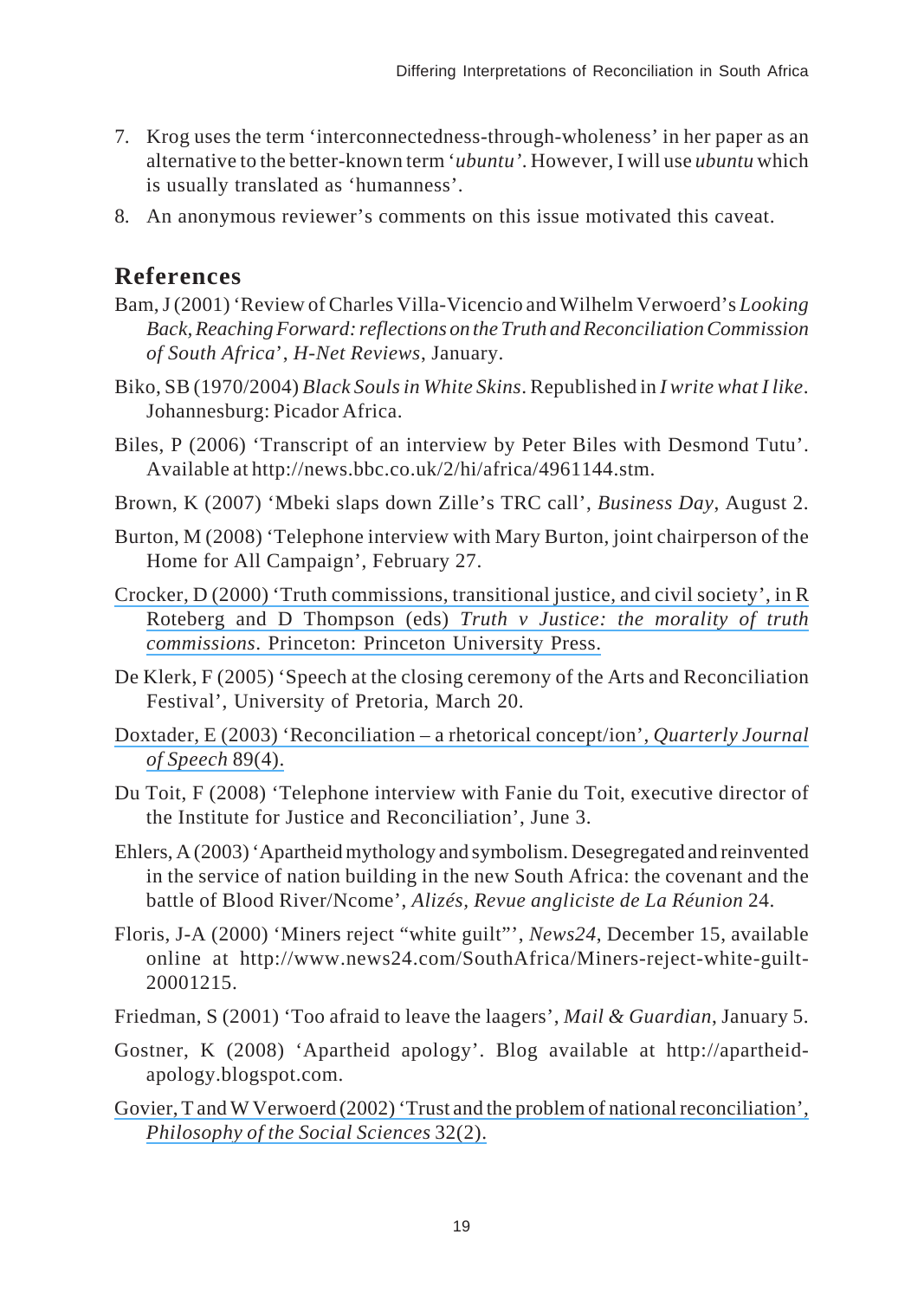- Hamber, B and H van der Merwe (1998) 'What is this thing called reconciliation?', *Reconciliation in Review* 1(1).
- Hawthorne, P (2001) 'The trouble with "sorry"', *Time Europe* 157(1), January 8.
- Hlahla, P (2007) 'Tempers flare at council meeting', *Pretoria News*, September 28. Available online at http://www.iol.co.za/general/news/newsprint.php? art\_id=vn20070928101522908C579164&sf=.
- Hofmeyr, J ( 2007) *Report of the Seventh Round of the SA Reconciliation Barometer Survey*. Wynberg: Institute for Justice and Reconciliation.
- Isaacson, M (2000) 'Whites not reconciled to sharing Home for All', *Independent Online*, December 16. Available online at http://www.iol.co.za/index.php?sf=118 &set\_id=1&click\_id=13&art\_id=ct20001216194017973A142485.
- Jacobs, I (2000) '"Tuiste vir almal" skuld-belydenis', *The RSA Overseas Weekly*, December 31.
- Khumalo, B (2000) 'White atonement campaign set for launch', *Star*, December 10. Available online at http://www.iol.co.za/index.php?sf=623& set\_id=1&click\_id  $=13\&$  art\_id  $=ct20001210204014369A3536303$ .
- Krog, A (2000) 'Speech at the National Conference on Racism', Johannesburg, August 30 – September 2.
	- $-(2008a)$  'E-mail interview with poet and writer Antiie Krog', February 25.
- [——— \(2008b\) '"This thing called reconciliation…": forgiveness as part of an](https://www.researchgate.net/publication/49517063_) [interconnectedness-towards-wholeness',](https://www.researchgate.net/publication/49517063_) *South African Journal of Philosophy*  $27(4)$ .
- Leon, T (2005) 'Reconciliation: the constitution is the key', *Sunday Tribune*, December 18.
- ——— (2007) 'Speech at KwaZulu-Natal farewell function', Pietermaritzburg, April 24.
- Luthuli, A (1963) *Let My People Go*. London: Collins.
- Malan, P (2000) 'Boks sign "guilt list"', *News24*, December 11. Available online at http://www.news24.com/SouthAfrica/Boks-sign-guilt-list-20001211.
- Mamdani, M (2000a) 'The truth according to the TRC', in I Amadiume and A An-Na'im (eds) *The Politics of Memory: truth, healing and social justice*. London: Zed Books.
- ——— (2000b) 'Truth and reconciliation in South Africa', in *Beyond Racism: embracing and interdependent future*. Atlanta: The Southern Education Foundation.
- Mbeki, T (2001) *State of the Nation Address*. Available at http://www.anc.org.za/ ancdocs/history/mbeki/2001/tm0209.html.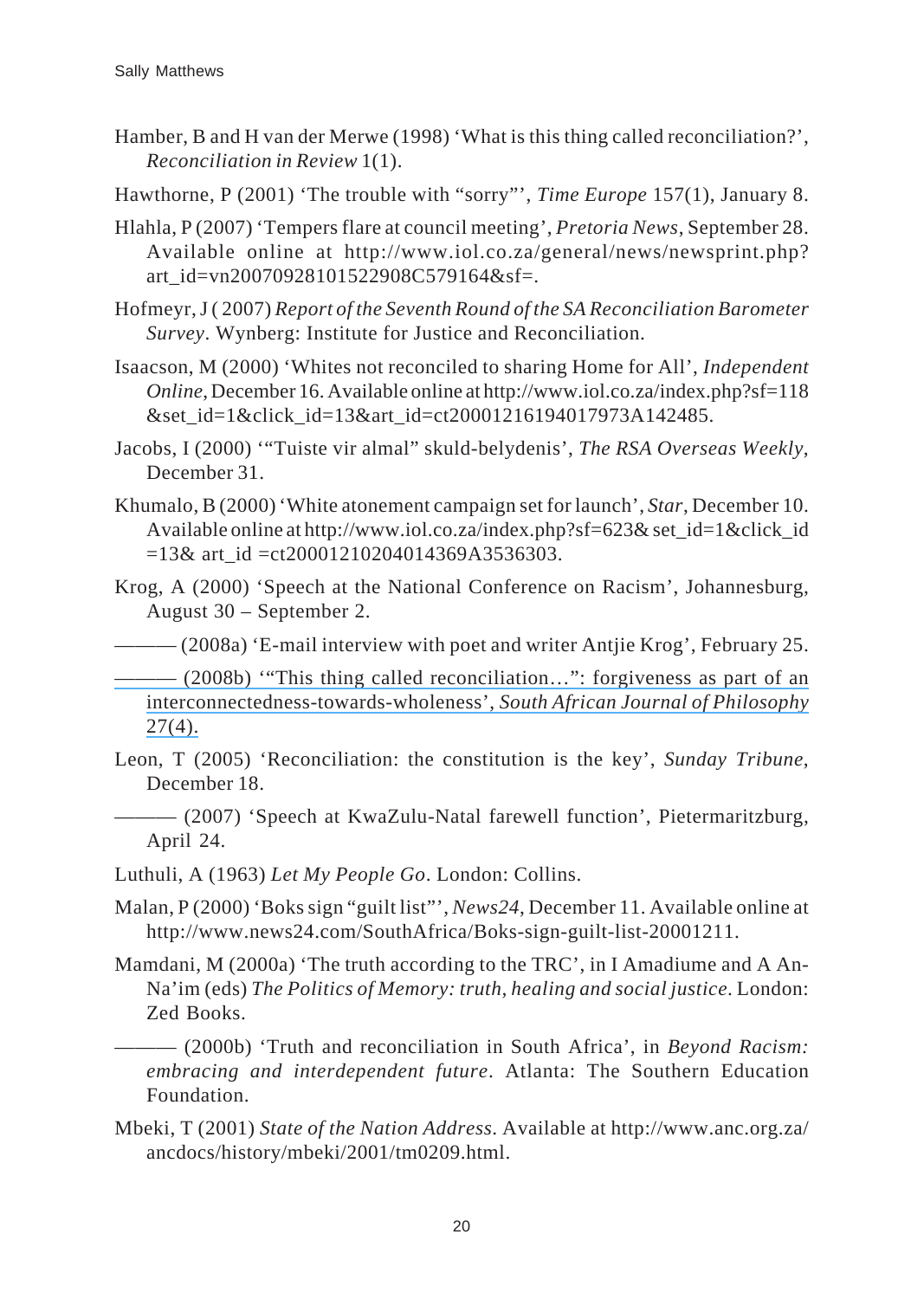- [Mbembe, A \(2008\) 'Passages to freedom: the politics of racial reconciliation in South](https://www.researchgate.net/publication/249879255_Passages_to_Freedom_The_Politics_of_Racial_Reconciliation_in_South_Africa?el=1_x_8&enrichId=rgreq-a28ce8ba70b5be7513acacec74d91c82-XXX&enrichSource=Y292ZXJQYWdlOzIzNjcyMzUyNDtBUzoyMDI3OTk0NTY0OTM1NzRAMTQyNTM2MjU2NjUxMA==) Africa', *[Public Culture](https://www.researchgate.net/publication/249879255_Passages_to_Freedom_The_Politics_of_Racial_Reconciliation_in_South_Africa?el=1_x_8&enrichId=rgreq-a28ce8ba70b5be7513acacec74d91c82-XXX&enrichSource=Y292ZXJQYWdlOzIzNjcyMzUyNDtBUzoyMDI3OTk0NTY0OTM1NzRAMTQyNTM2MjU2NjUxMA==)* 20(1).
- McGreal, C (2000) 'South Africa's "guilty" reluctant to sign up', *Guardian Unlimited*, December 20. Available online at http://www.guardian.co.uk/world/ 2000/dec/20/worlddispatch.chrismcgreal.
- Meiring, P (2008) 'Interview with theologian Piet Meiring', March 14, Pretoria.
- [Nagy, R \(2004\) 'The ambiguities of reconciliation and responsibility in South](https://www.researchgate.net/publication/4780015_The_Ambiguities_of_Reconciliation_and_Responsibility_in_South_Africa?el=1_x_8&enrichId=rgreq-a28ce8ba70b5be7513acacec74d91c82-XXX&enrichSource=Y292ZXJQYWdlOzIzNjcyMzUyNDtBUzoyMDI3OTk0NTY0OTM1NzRAMTQyNTM2MjU2NjUxMA==) Africa', *[Political Studies](https://www.researchgate.net/publication/4780015_The_Ambiguities_of_Reconciliation_and_Responsibility_in_South_Africa?el=1_x_8&enrichId=rgreq-a28ce8ba70b5be7513acacec74d91c82-XXX&enrichSource=Y292ZXJQYWdlOzIzNjcyMzUyNDtBUzoyMDI3OTk0NTY0OTM1NzRAMTQyNTM2MjU2NjUxMA==)* 52.
- Nathan, L (2008) 'Telephone interview with Laurie Nathan, member of Home for All Steering Committee', February 19.
- [Nattrass, N \(1999\) 'The Truth and Reconciliation Commission on business and](https://www.researchgate.net/publication/31371749_The_Truth_and_Reconciliation_Commission_on_Business_and_Apartheid_A_Critical_Evaluation?el=1_x_8&enrichId=rgreq-a28ce8ba70b5be7513acacec74d91c82-XXX&enrichSource=Y292ZXJQYWdlOzIzNjcyMzUyNDtBUzoyMDI3OTk0NTY0OTM1NzRAMTQyNTM2MjU2NjUxMA==) [apartheid: a critical evaluation',](https://www.researchgate.net/publication/31371749_The_Truth_and_Reconciliation_Commission_on_Business_and_Apartheid_A_Critical_Evaluation?el=1_x_8&enrichId=rgreq-a28ce8ba70b5be7513acacec74d91c82-XXX&enrichSource=Y292ZXJQYWdlOzIzNjcyMzUyNDtBUzoyMDI3OTk0NTY0OTM1NzRAMTQyNTM2MjU2NjUxMA==) *African Affairs* 98(392), July.
- Praeg, L (2001) 'Rhodes split on "remorse list"', *News24*, January 3. Available online at http://www.news24.com/xArchive/Archive/Rhodes-split-on-remorselist-20010103.
- Raftopoulos, B (2006) 'A Zimbabwean perspective on the TRC', Occasional Paper, Institute for Justice and Reconciliation.
- Roodt, D (2006) 'Adriaan Vlok: hofnar van die rewolusie', *Litnet.* Available online at http://www.praag.org/rubriek298d.htm.
- SAPA (2000a) 'Top South Africans sign "atonement list"', *Independent Online*, December 13. Available online at http://www.iol.co.za/index.php?sf=623& set\_id=1&click\_id=13&art\_id=qw976692660148B262.
- ——— (2000b) 'Cosatu welcomes "remorse list"', *News24,* December 15. Available online at http://www.news24.com/SouthAfrica/Cosatu-welcomes-remorse-list-20001215.
- ——— (2000c) 'De Klerk, Van Schalkwyk slam white apology', *Independent Online,* December 11. Available online at http://www.iol.co.za/index.php? sf=123& set id=1&click id=13&art id =qw976544101844B262&singlepage=1.
- ——— (2000d) 'AEB rejects call for confession', *ANC Daily News Briefing*, December 11. Available online at http://70.84.171.10/~etools/newsbrief/2000/ news1212.txt.
	- —— (2000e) 'Van Schalkwyk, De Klerk reject white declaration of apology', *ANC Daily News Briefing*, December 11. Available online at http://70.84.171.10/ ~etools/newsbrief/2000/news1212.txt.
	- ——— (2008a) 'SAHRC: Reconciliation was overemphasised', *Mail & Guardian online,* February 27. Available at http://www.mg.co.za/article/2008-02-27 sahrc-reconciliation-was-overemphasised.